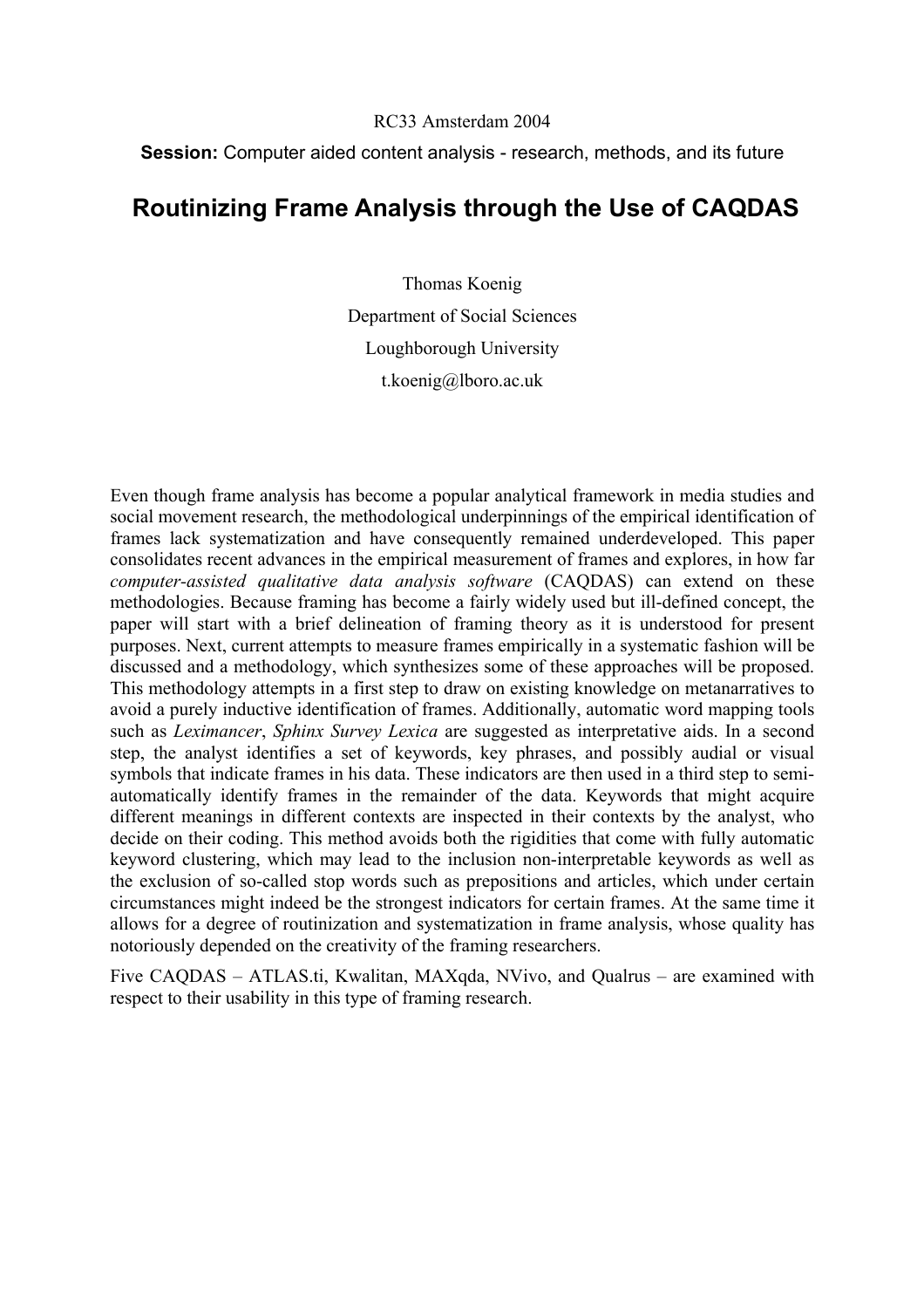# **Routinizing Frame Analysis through the Use of CAQDAS**

Even though frame analysis has become a popular analytical framework in media studies and social movement research, the methodological underpinnings of the empirical identification of frames lack systematization and have consequently remained underdeveloped. This paper consolidates recent advances in the empirical measurement of frames and explores, in how far *computer-assisted qualitative data analysis software* (CAQDAS) can enhance these methodologies. Because framing has become a fairly widely used but ill-defined concept, the paper will start with a delineation of framing theory as it is understood for present purposes. Next, a methodology to empirically measure frames will be developed. The proposed methodology attempts in a first step to draw on existing knowledge on metanarratives to avoid a purely inductive identification of frames. In a second step, the analyst identifies through a hermeneutic analysis of data a set of keywords and key phrases that indicate frames in his data. These indicators are then used in a third step to semi-automatically identify frames in the data. Five CAQDAS – ATLAS.ti, Kwalitan, MAXqda, NVivo, and Qualrus – are examined with respect to their usability in this type of framing research. Finally, a short overview, on how to validate frame models with cluster analysis, factor analysis, and latent class/structure analysis will be made.

## **Framing Theory**

Frame analysis is *en vogue* (Meyer 1999: 85; Reese 2001: 7; Benford and Snow 2000: 611f), although it was initially predicted to become a niche method at best. One *Contemporary Sociology* reviewer complained that *Frame Analysis* is cumbersome to read (Davis 1975: 603), the other one wondered, if an adequate systematization of frame analysis would be feasible (Gamson 1975: 605).

Probably the single most important factor for the success of Goffman's frame analysis is therefore its unorthodox application. Frame analysis is no longer *Goffman's* frame analysis, but is frequently only loosely connected to the original formulation. Notwithstanding the recurrent symbolic nods to Goffman, today's "frame analysis" spans a number of disparate approaches (D'Angelo 2002; Fisher 1997; Maher 2001: 81f; Scheufele 1999: 103, 118), some of which are even incompatible with each other (Scheufele 1999: 118), While not excluding the possibility of fruitful interaction between the heterogeneous frame analys*es* (D'Angelo 2002: 883), conceptual parsimony necessitates the clarification of the framing concept for present purposes.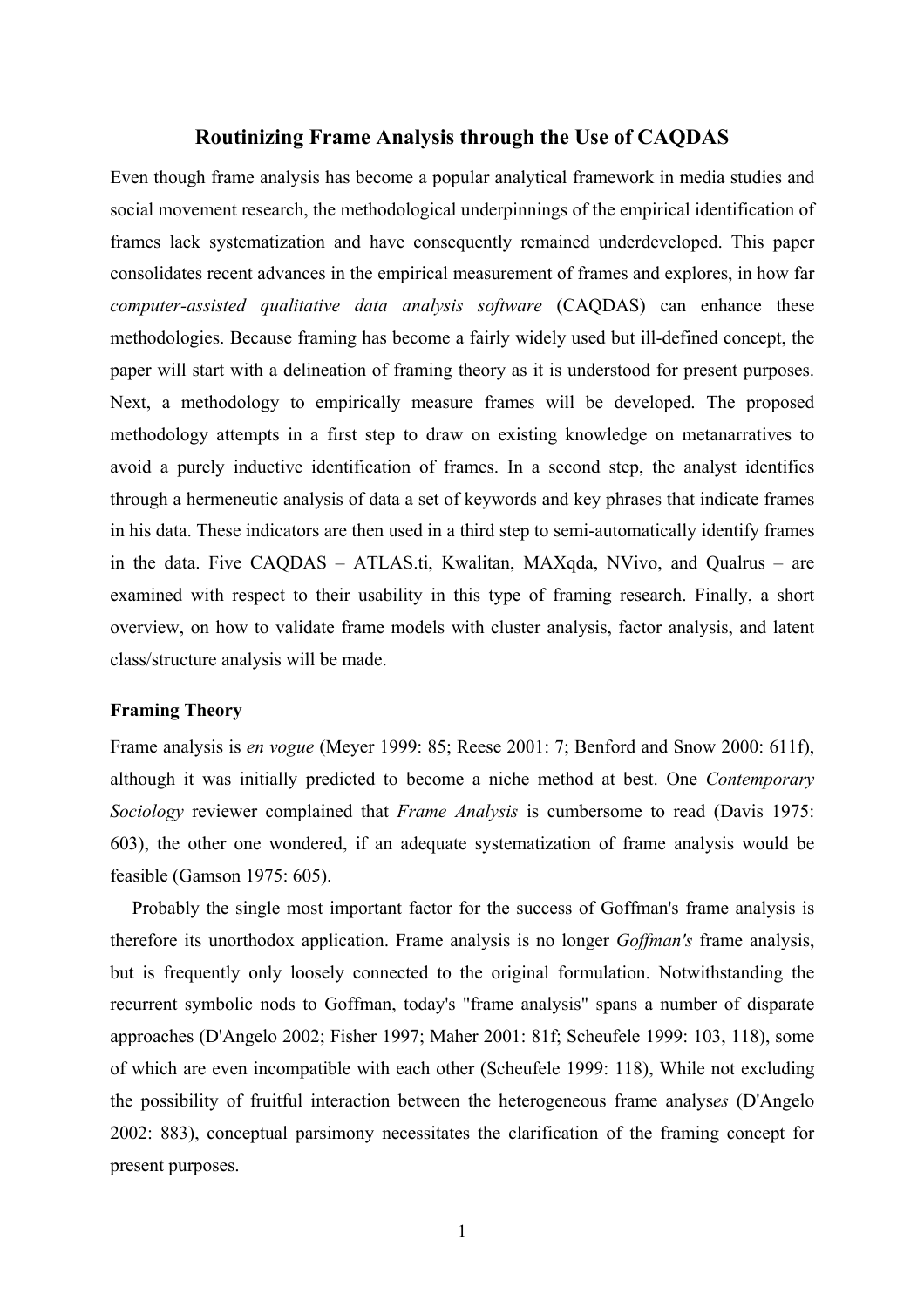This is not the place to overview the wide range of approaches that have been subsumed under the heading of frame analysis, a task that others (Benford and Snow 2000; D'Angelo 2002; Scheufele 1999) have already accomplished. Instead, I would like to merge at this juncture certain brands of framing approaches to a more specific theoretical framework. In his initial and widely quoted definition, Goffman characterized frames as follows:

"I assume that definitions of a situation are built up in accordance with principals of organization which govern events […] and our subjective involvement in them; frame is the word I use to refer to such of these basic elements as I am able to identify" (Goffman 1974: 10f)

In other words, frames are basic cognitive structures which guide the perception and representation of reality. On the whole, frames are not consciously manufactured but are unconsciously adopted in the course of communicative processes. On a very banal level, frames structure, which parts of reality become noticed.

Todd Gitlin has summarized these frame elements most eloquently in his widely quoted (e.g., Miller 1997: 367; Miller and Riechert 2001b: 115) elaboration of the frame concept:

"Frames are principles of selection, emphasis and presentation composed of little tacit theories about what exists, what happens, and what matters." (Gitlin 1980: 6)

While it is hard to improve theoretically on this definition, the trouble starts, when it comes to the identification and measurement of frames. Precisely because frames consist of tacit rather than overt conjectures, notorious difficulties to empirically identify frames arise (Maher 2001: 84).

The difficulty of measuring latent frames could partially explain the gradual theoretical shift towards a conceptualization of frames as being more actively adopted and manufactured. Particularly in media studies, it has become commonplace to treat the choice of frames as a more or less deliberate process. Entman's famous definition of frames led the way. For Entman,

"[t]o frame is to select some aspects of a perceived reality and make them more salient in a communicating text, in such a way as to promote a particular problem definition, causal interpretation, moral evaluation, and/or treatment recommendation." (Entman 1993: 52)

Notice the shift towards active *selection* of frames, a conception that has become dominant in media studies. While indeed not agreeing with Entman on much else, D'Angelo (2002: 873) likewise treats frames as consciously pitched powerful discursive cues. Tankard (2001: 97) moves even beyond the mere conscious *selection* of frames, suggesting that journalists at times circulate frames to *deceive* their audiences. Reese (2001: 7) goes furthest in the direction of conscious framing suggesting that framing always implies an active process.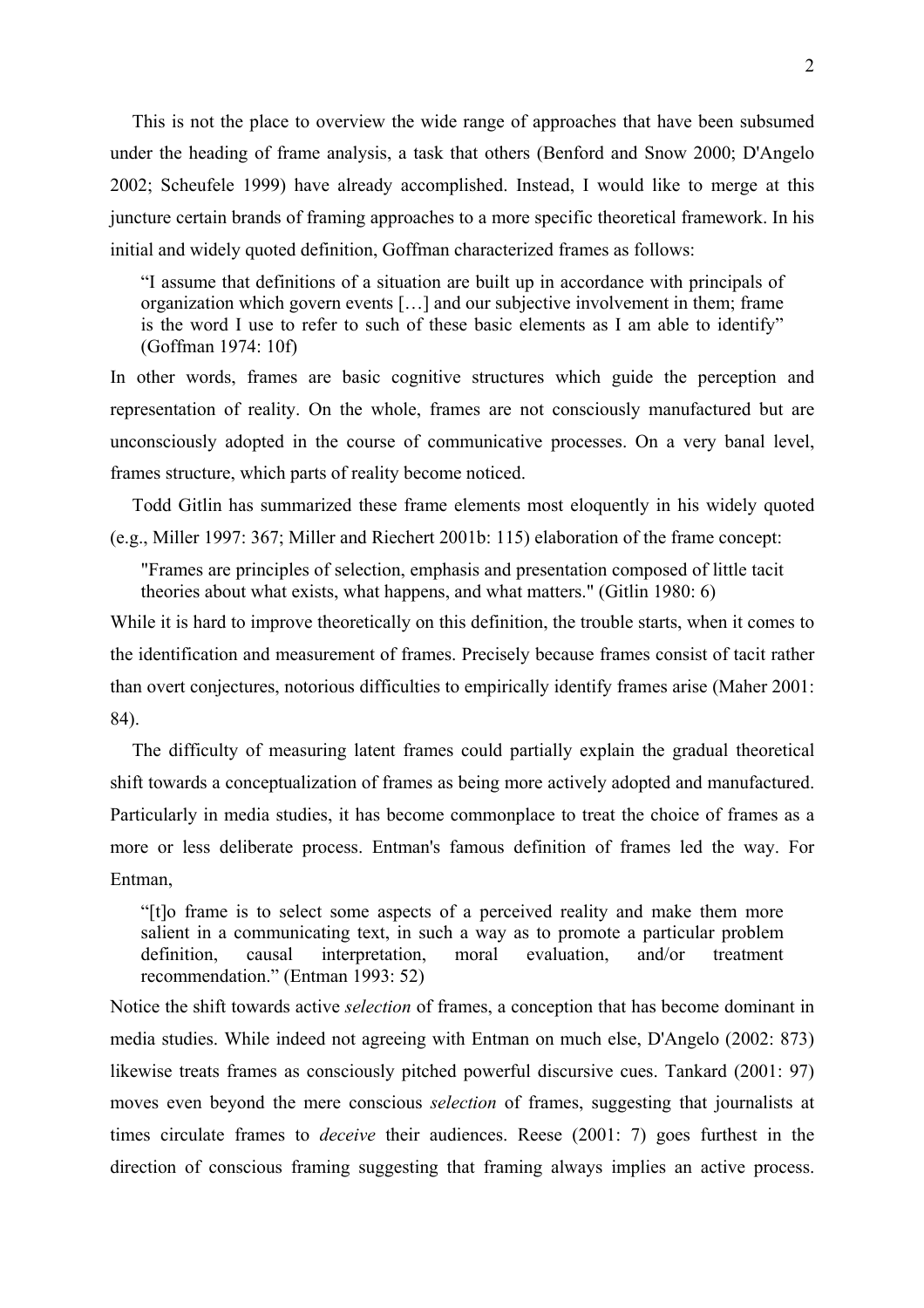Consequently, he demands that the analysts "should ask how much 'framing' is going on" (*ibid.*, 13). In a Goffmanian framework, such a question would have been non-sensical, since framing is an innate property of all social processes, not only those most consciously manufactured. This paper sticks more to the original approach and thus treats frames as "conceptual scaffolding" (Snow and Benford 1988: 213).

## **Frame Typology**

Since framing became a popular approach in the late 1980s, an extensive and disparate laundry list of frames has emerged in the literature (Benford 1997: 414). This disparity of frames leaves one wonder, whether anything can be framed as a frame. Unfortunately, many studies leave the reader in the dark about the actual process of empirical frame detection. Even otherwise exceptionally well argued studies laconically describe the frame identification process in a footnote with "[f]rames were analyzed from the actual language of the reported claim (direct and reported speech)" (Statham and Mynott 2002: 10, Fn. 6). In some cases, at least the measurement model for frames is clarified. In these cases the reader is presented with a list of more or less parsimoniously identifiable frame terms, "attributes" or "devices," which were used as manifest indicators for the identification of frames (e.g., Ferree et al. 2002; Koella 2003; Semetko and Valkenburg 2000; Semetko and Valkenburg 2000; Ullrich 1998). By making their entire coding scheme online available, Ferree *et al.* (2002) are in this respect the trailblazers for a new kind of transparency that has been made possible by the new digital technologies.<sup>[1](#page-3-0)</sup> While increased transparency and accountability certainly render framing research more credible, they still do not solve the problem of the missing systemization of frame construction. We thus remain heavily so dependent on the creativity of individual scholars (Maher 2001: 84), that it has been alleged that frames are merely constructed through "researcher fiat" (Tankard et al. 1991: 5; Tankard 2001: 98).

To counter these objections, the frame identification process should be made more visible and systematic. A first step towards the latter direction is the construction of a frame taxonomy, distinguishing *structural* schemes ("generic frames") from frames that focus more on *content* (Benford 1997: 413; de Vreese 2002).

Within the list of *content* frames, we can further distinguish between so-called "master frames" or "metanarratives" that

- (1) are so pervasive that they can be used in almost any situation, and
- (2) posses a superior credibility, in that it has moved beyond empirical scrutiny.

<span id="page-3-0"></span><sup>&</sup>lt;sup>1</sup> <http://www.ssc.wisc.edu/abortionstudy/>, accessed: October 6, 2003.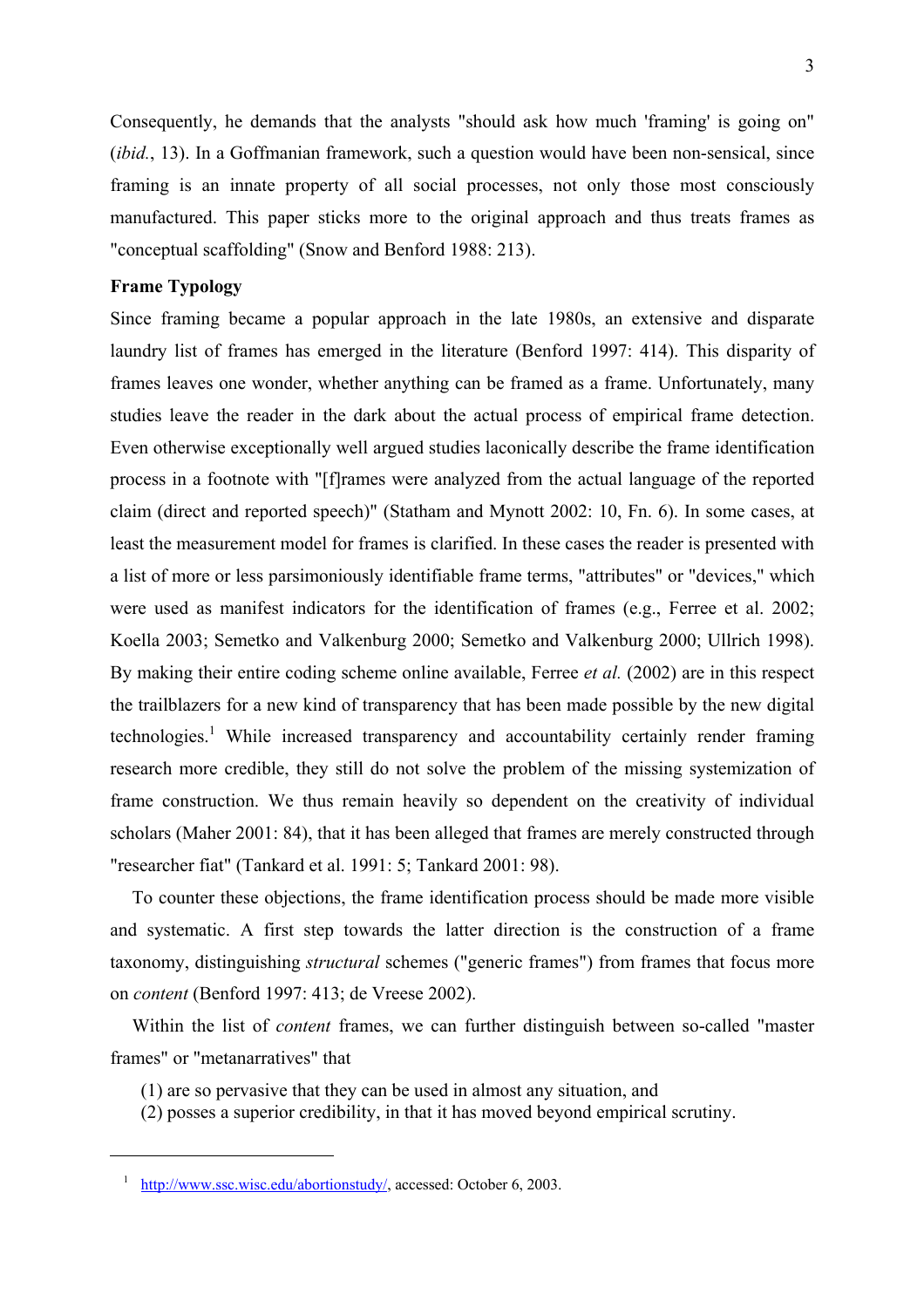Three master frames surface repeatedly in the literature, i.e. the *ethno-nationalist* frame (Billig 1995; Brubaker and Laitin 1998: 428; Eder 1995: 4; Eder and Schmidtke 1998; Greenfeld 1999: 39; Statham and Mynott 2002: 13), the *liberal-individualist citizenship* frame (Berger 1971: 97f; Eder 1995: 4 McAdam 1996: 347; Somers 1995; Statham and Mynott 2002: 13) and the *harmony with nature* frame (Eder 1996: 191; Gamson 1992: 136).

With these clarifications and distinctions in hand. I will now propose a fairly systematic approach to identify *content* frames in *textual* data. Since the methodology rests on the selection of keywords and key phrases, it is less suited to identify structural frames such as the conflict frame, as these frames usually become manifest in the structure, and less in the wording of a speech.

### **Identifying Frames in Textual Data**

Framing in the sense outlined above is a theoretically demanding concept, but  $-$  or, rather, as a result – it has proven elusive to measure (Maher 2001: 84). Even though on a conceptual level, frames, more often than not, are latent, read: not spelled out in their entirety, it seems reasonable to assume that *parts of* frames become manifest in speech. If, say, a speaker has adopted or keyed an ethno-nationalist frame, i.e., the conception that quasi-primordial culturally fairly homogenous groups of people can be delineated (and probably should be granted some degree of self rule), we would expect this speaker to refer some components of that frame in speech. She or he might, for instance speak about peoples, might allude to some historical continuities, might refer to specific (ethnic) nations, such as "the Dutch," etc. These speech figures in turn can be identified by keywords (Entman 1993: 53; Triandafyllidou and Fotiou 1998: 3.7; Miller and Riechert 2001a: 61ff), which can help to empirically identify frames in large corpora of data.

The first task in the empirical investigation of frames thus becomes the detection of these keywords. As keywords are manifest, this is a much simpler task than the identification of frames themselves. It has even been suggested to generate these keywords automatically, simply by mapping the most frequently words or strings within the data (Koella 2003: 7; Miller and Riechert 2001a: 70; Miller and Riechert 1994).

While avoiding researcher bias, this methods unfortunately creates three new problems. To begin with, it starts out with exactly a researcher *fiat*, that is in deciding *by convention* on the optimal number of eigenvectors (Miller and Riechert 2001b: 116). This decision might *sound* more "objective," as a number can be pegged onto, but that number is just as arbitrary as the decision on frames. Moreover, the procedure is deeply positivist, assuming that concepts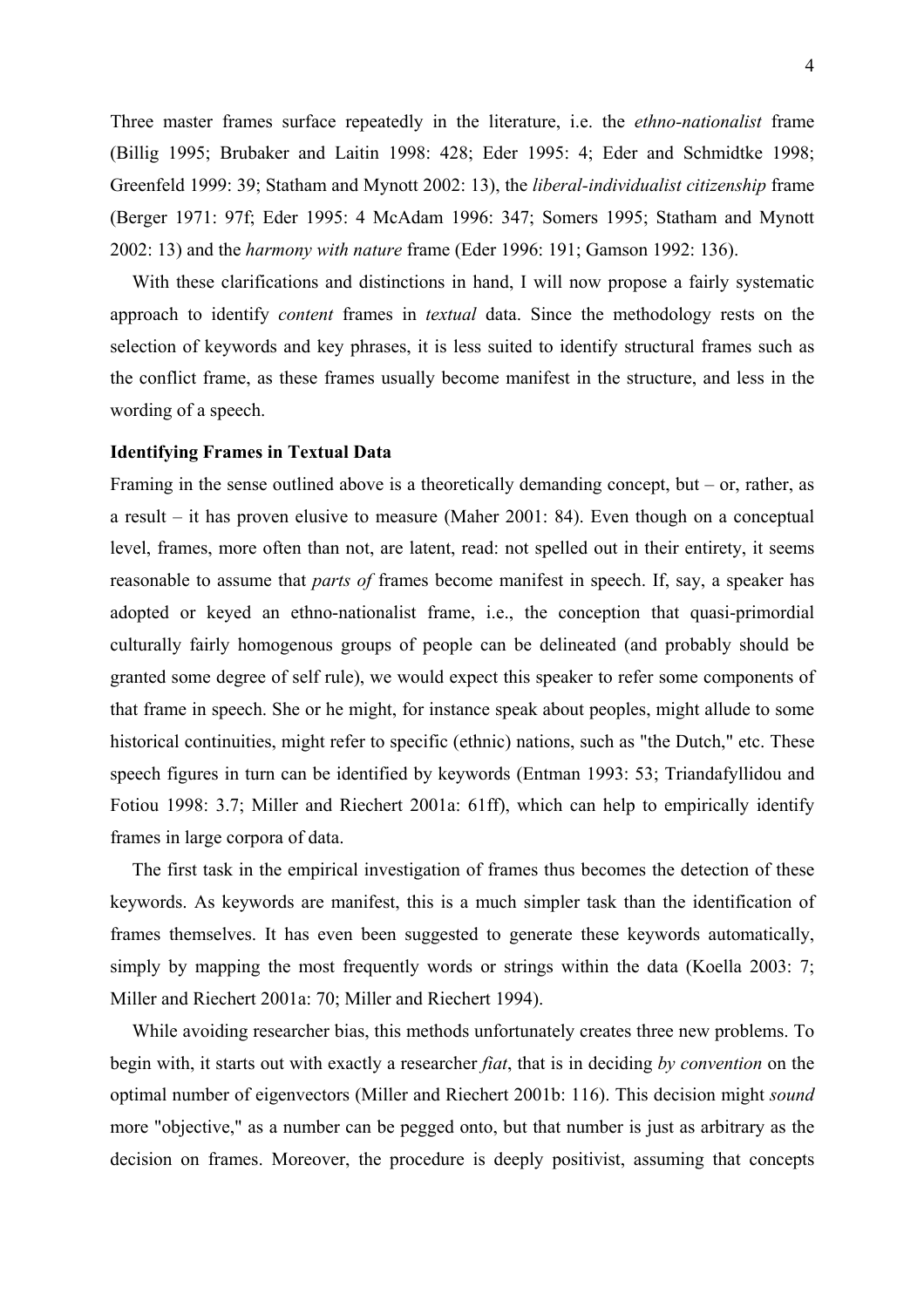should arise unmediated from the data. But even within a positivist logic, most statistical tests are based on *a priori* probabilities. By basing the decision in the choice of keywords on *ex post* covariances, these tests become meaningless. While this problem could be circumvented through a split sample, an even more severe problem is that empirically identified keywords clearly cannot be interpreted as indicator of meaningful frames. Miller & Riechert (1994), for instance, found besides "environmental," "any," and "major" to be identifiers of the "environmental protection" frame. It seems obvious that these are no meaningful framing terms. Indeed, Koella (2002: 8), who most closely follows Miller and Riechert, deviates in this point, wryly noting that "each set of frame terms was reviewed in context." This proceeding, of course, reintroduces research fiat through the back door.

Frequency counts might thus hint at possible keywords, but in the end an interpretative identification of relevant keywords seems to be the more appropriate and more common route (Andsager, Austin, and Pinkleton 2001: 129; Tankard 2001: 103; Tedesco 2001: 2053, more technically centered: Miller 1997: 369). Reading or listening over a reasonable amount of data, framing researcher should hermeneutically uncover frames and their corresponding keywords. The three master frames mentioned above could help the interpretation of data in this respect, as these frames are likely to surface in any communicative processes in modernity.

Once keywords have been obtained, they can then be used in conjunction with common CAQDAS and word maps such as *WordNet*<sup>[2](#page-5-0)</sup>or *Wortschatz*<sup>[3](#page-5-1)</sup> to code large amounts of data in a fairly short time. Initially, all keywords should become *lemmatized*, that is all their inflections forms are to be found. Next, their *listemes*, that is those linguistic representations<sup>4</sup> which correspond to the *mental lexemes* held by persons involved in the communicative practices that are researched, should be identified. Listemes are the actual conceptual categories in the minds of individuals, regardless of their linguistic representation. Typically, true synonyms represent different linguistic representations of the same listeme, so for any keyword synonyms should be retrieved from the relevant thesauri. Linguistic research has shown that the mind orders listemes in a network structure (Gallmann 1991: 274). It might thus be advisable to also group keywords with their listeme neighbors. I would term the set of a

<span id="page-5-0"></span><sup>&</sup>lt;sup>2</sup> [http://www.cogsci.princeton.edu/~wn/,](http://www.cogsci.princeton.edu/~wn/) accessed: November 27, 2003.

<span id="page-5-1"></span><sup>&</sup>lt;sup>3</sup> [http://wortschatz.uni-leipzig.de/,](http://wortschatz.uni-leipzig.de/) accessed: November 27, 2003; for a selection of more electronic word maps, cf. <http://www.lboro.ac.uk/research/mmethods/resources/analysis/linguistic.html>, accessed: December 7, 2003.

<span id="page-5-2"></span><sup>&</sup>lt;sup>4</sup> In written text, these are words, but audio and video data they also refer to visual and audial discursive cues.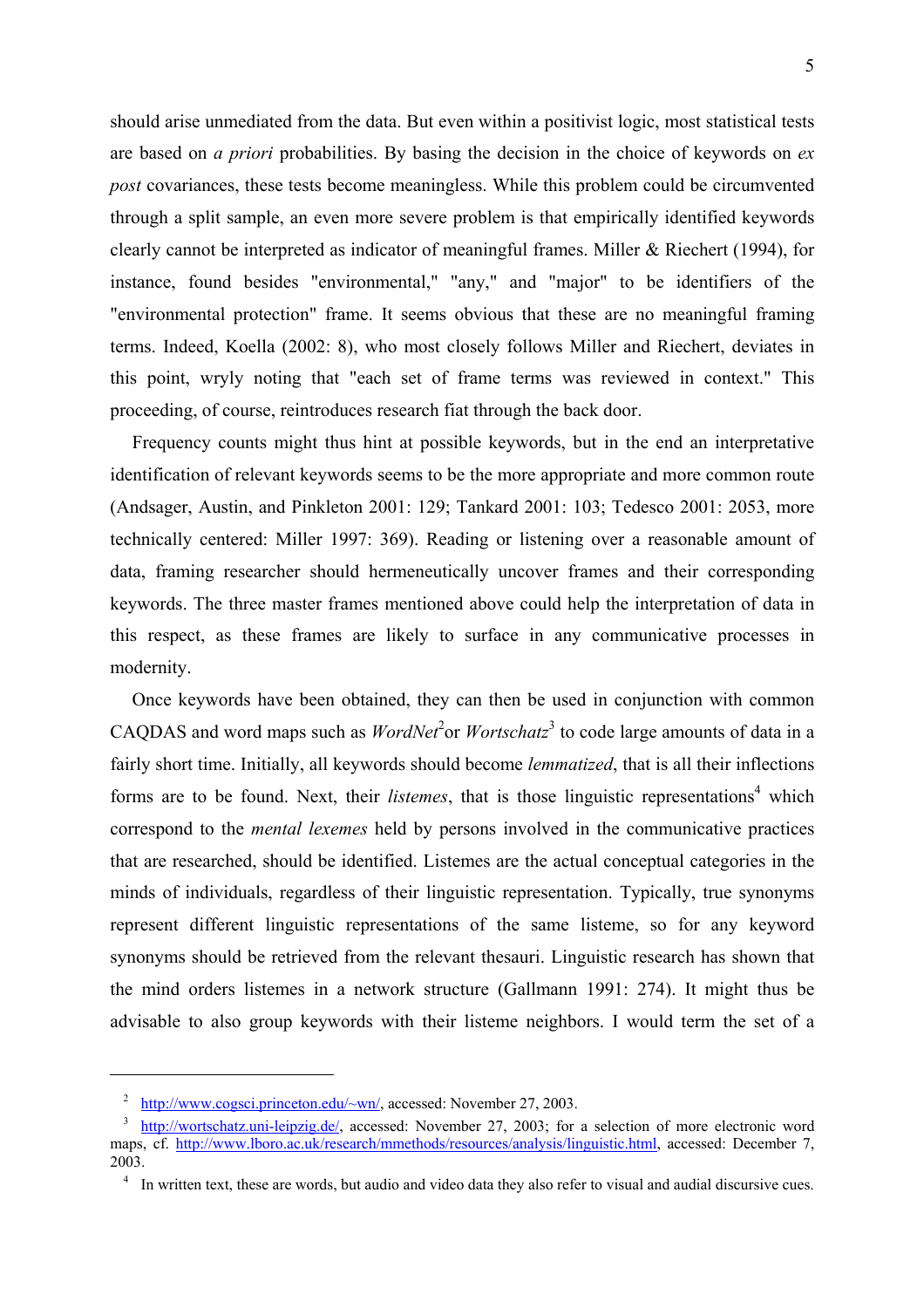listeme and its most closely related neighbors a *fuzzy listeme*. [Figure 1](#page-7-0) visualizes a fuzzy listeme for "car", highlighting all associated lemmata in green. If "car" is considered a keyword for a certain frame, then the fuzzy listeme might include the lemmata of "car", its synonyms "auto", "automobile" (as found in  $WordNet$ ) and its significant<sup>5</sup> collocations "Ford,", "GM," "Chrysler," "Honda," "Nissan," "Toyota", "Saturn" as found in *Wortschatz*.<sup>[6](#page-6-1)</sup> The question, if it is prudent to include these brand names in a fuzzy listeme for research purposes will depend on the context of your data.

Both word maps also tell you that "car" has "cable" as a significant left neighbor. A "cable car" hardly belongs to the same fuzzy listeme as "car." Likewise, in later keyword searchers homonyms might pose a problem (Bolden and Moscarola 2000: 453; Miller 1997: 369; Miller and Riechert 2001a: 65). In the current example, if "Saturn" is chosen to be included in the fuzzy listeme, the homonym planet "Saturn" would be required to be eliminated from analysis.

<span id="page-6-0"></span><sup>&</sup>lt;sup>5</sup> Universal frequency and collocation data are still not available in desirable quality (Quasthoff and Wolf 2003: 1), but *Wortschatz* currently is the most reliable database in this respect.

<span id="page-6-1"></span><sup>6</sup> It is apparent that the corpus of *Wortschatz* contains an US-American bias.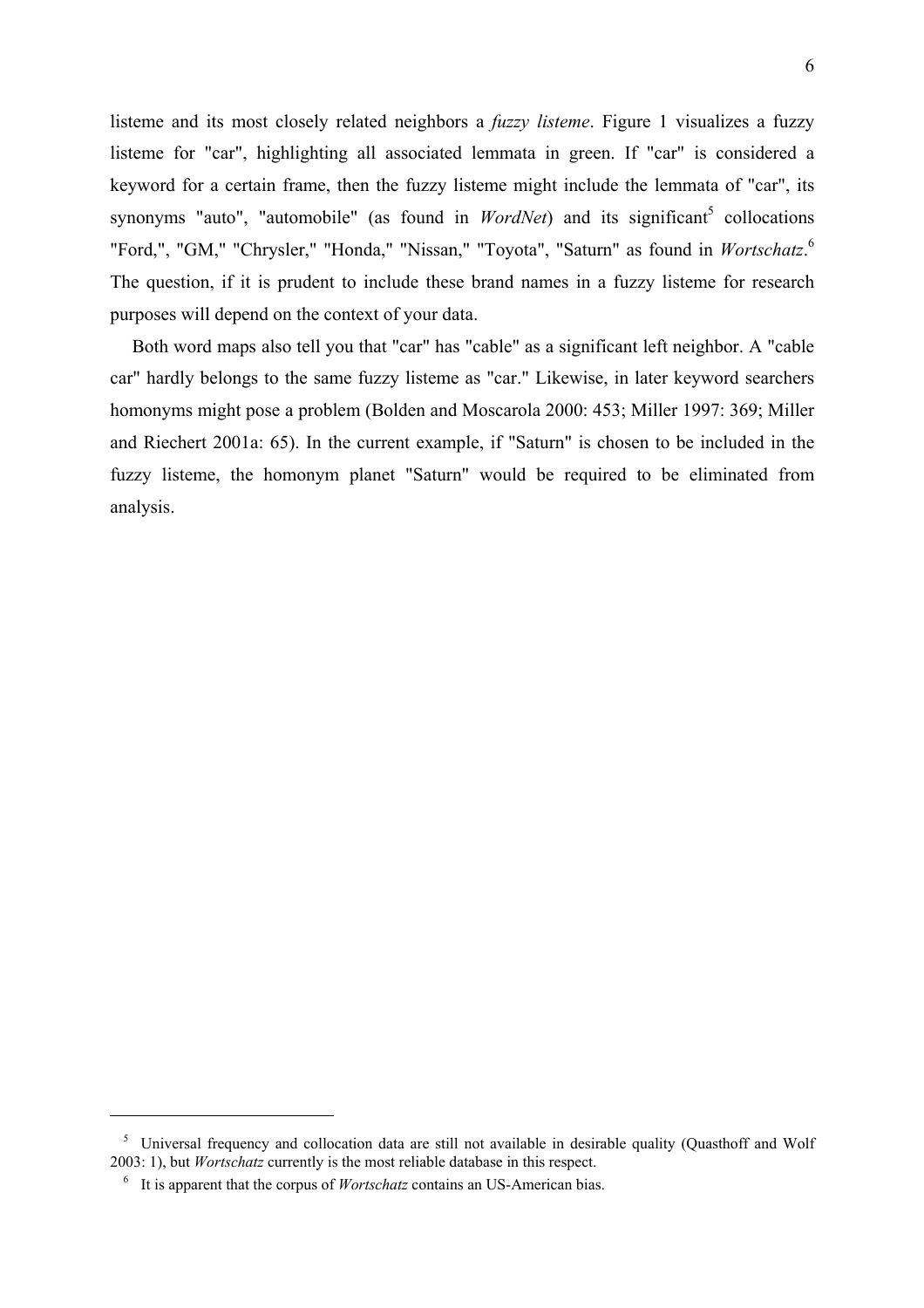<span id="page-7-0"></span>

**Figure 1 Fuzzy Listeme "Car"** 

# **Framing and CAQDAS**

The approach to identify a fuzzy listeme through keywords sounds, as if it would be ideally suited to CAQDAS with its search and coding functions. Initially, interpretative coding of frames might detect relevant lexeme or combination thereof. Codes could then be automatically generated through searching by for the strings that identify lemmata. The instances, in which keywords take on a to be excluded specific meaning, such as "cable car" in above example could be excluded through Boolean search operations. Homonyms could by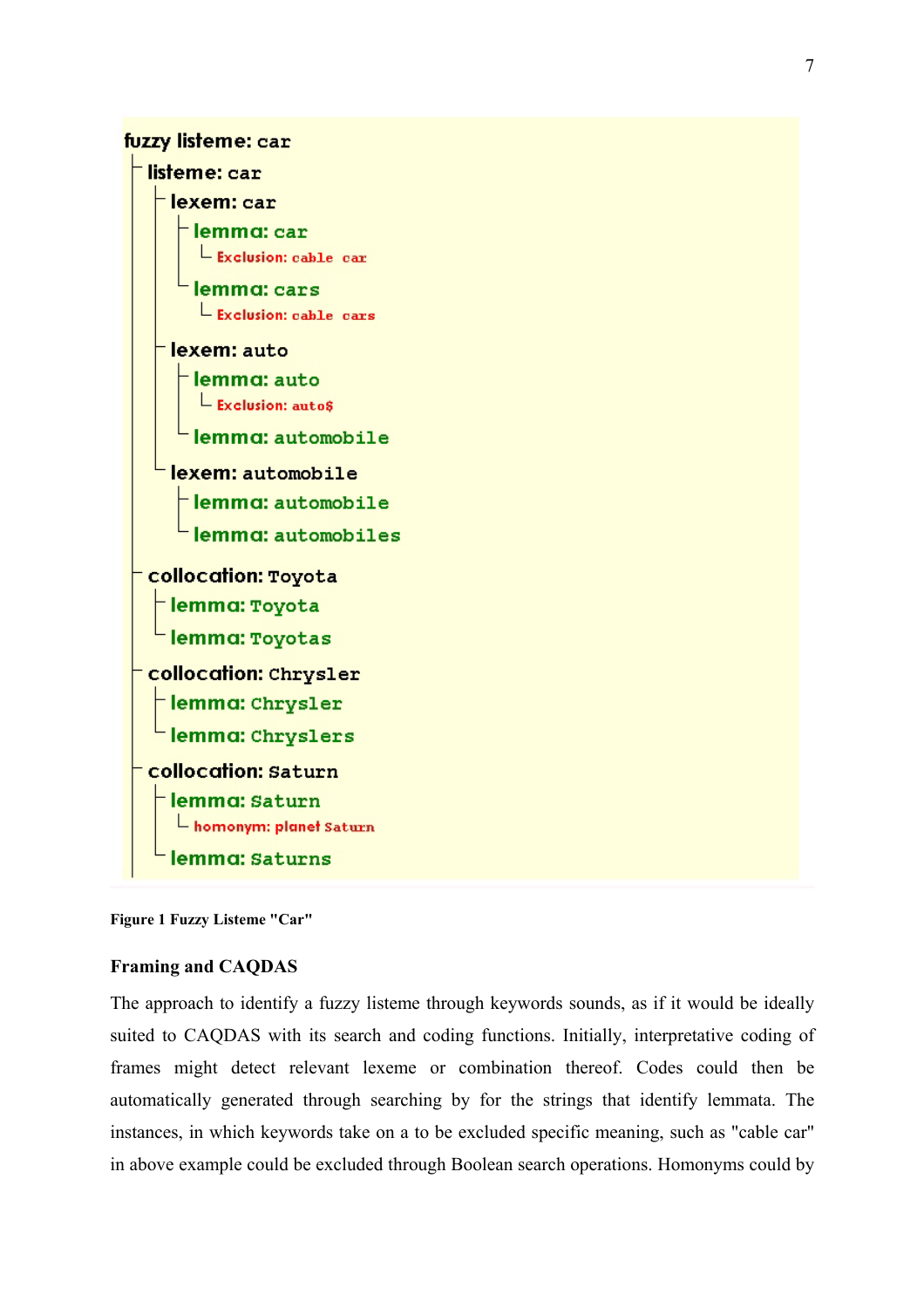eliminated from analysis by visually inspecting the textual environment of the keywords in question and an according interpretative decision on the meaning of the homonym in question. Even better, words that may become extremely important, such as the use of pronoun "we," which might reveal underlying *tacit* assumptions, but which are meaningless outside of their context, can be retrieved in context and interpreted by a human coder in a fairly short amount of time.

These seem sufficiently circumscribed procedures to be performed by a computer algorithm with the odd human input decision. Alas, the grounded theory bias of CAQDAS (Carvajal 2002: 3; Coffey, Holbrook, and Atkinson 1996: 7.3; MacMillan and Koenig 2004: 182f; Lonkila 1995; Welsh 2002: 3) quickly showed and in the end only with a great deal of persistence and software tinkering it was feasible to obtain the desired analysis[.7](#page-8-0)

#### **Importing the Files**

 $\overline{a}$ 

To assess the usability of CAQDAS for the methodology proposed here, we collected postings from an internet forum.<sup>[8](#page-8-1)</sup> As with almost all internet data, postings from the forum came in HTML format. In this particular case, we obtained a single HTML page incorporating altogether 2,626 postings. We split this page using the  $csplit^9$  $csplit^9$  program into separate files. Since none of the five CAQDAS we examined can actually directly process HTML, the files were stripped of their HTML tags using *NoteTab*. As a result we obtained 2,626 plain text files, with each file representing one posting. Of the five programs, *MAXqda* is the only software unable to process plain text files, requiring instead rich text format. We used *ABC Amber Text Converter*<sup>10</sup> to batch convert all plain text into rich text format for usage in MAXqda. While the conversion to plain text required only seconds, a Pentium 4 computer with 512MB RAM required more than three hours to convert to RTF.

<span id="page-8-0"></span><sup>&</sup>lt;sup>7</sup> By name, CAQDAS are designed for a wide variety of qualitative approaches, in practice many developers and users say "qualitative methodology" and think "Grounded Theory." Admittedly, there is neither a strict adherence among those who claim allegiance to Grounded Theory (Glaser and Strauss 1967; Glaser 2002; Strauss and Corbin 1990) to the procedures suggested by Glaser and Strauss (Bong 2002: 3f Lee and Fielding 1996: 3.1), nor is Grounded Theory an unequivocal paradigm in itself (Strübing 2002). But to jump from that observation to the conclusion that the centrality of Grounded Theory for CAQDAS is a myth (Gibbs, Friese, and Mangabeira 2002: 6; Bong 2002: 6), creates itself a myth (MacMillan and Koenig 2004).

<span id="page-8-1"></span><sup>&</sup>lt;sup>8</sup> The forum in question  $(\frac{http://www.cdu.de/cgi-bin/forum.cgi?zeigealle=/forum/thema4/ileIEtrLM.ovr,$ accessed: December 10, 2003.) is hosted by the website of the Christian Democratic Union (CDU), the main conservative party in Germany. We downloaded the forum thread, in which CDU supporters debated the legitimacy of the dismissal of a CDU MP from the parliamentary ranks of the party. The dismissal had been triggered by a speech by the MP, which contained elements that were widely regarded as anti-Semitic. Many rank and file members considered the dismissal unjustified and hence a lively debate ensued in the forum.<br><sup>9</sup> [http://sourceforge.net/project/shownotes.php?release\\_id=151105](http://sourceforge.net/project/shownotes.php?release_id=151105), accessed: December 1, 2003.

<span id="page-8-2"></span>

<span id="page-8-3"></span><sup>&</sup>lt;sup>10</sup> http://www.thebeatlesforever.com/processtext/ accessed: November 30, 2003.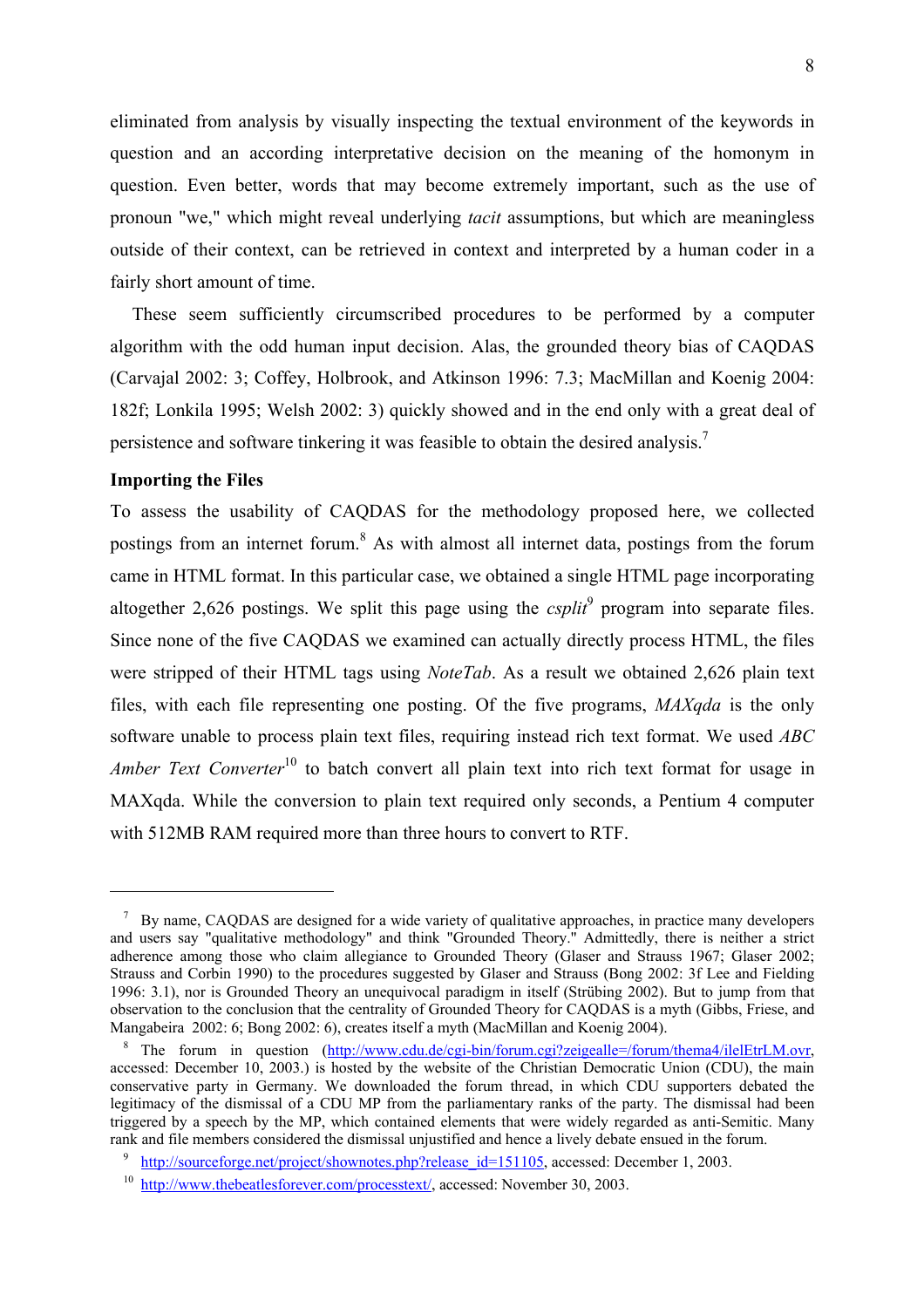## **Free Coding**

 $\overline{a}$ 

Once all documents had been imported, simple interpretative keyword coding was performed. With the three master frames in mind, and an initial skimming of the documents, we started highlighting and coding those sections of the documents, which we deemed indicative for the frames we saw emerging from the discourse. As inductive coding is standard praxis in Grounded Theory, this type of coding unsurprisingly worked well in most programs. Still, we found some quibbles in the process.

*Kwalitan* offers an intuitive coding through highlighting keywords or phrases and a pop-up menu on right-click, which, unfortunately does not automatically show all available codes. Unlike in the other programs, codes can not be order hierarchically. They are also not shown when working on a document, which hinders the coding process considerably, as double or even triple codings likely occur.

*NVivo* permits quick coding of keywords with two mouse clicks; codes can be created at will and are neatly organized in a handy code menu. Unlike Kwalitan, NVivo offers a margin in the document window, where code stripes can be displayed. Alas, the display of the code stripes brings our computer to a standstill, a shortcoming is well known to the developers.<sup>11</sup>

*MAXqda* does not share NVivo's and Kwalitan's blind coding problems, but free coding is slightly slower than in other programs, because a code needs to be first created in the – still Windows 3.11 style – *Codes* Window and only then can be used for coding. Even though all codes are conveniently organized in the *Codes* Window, the drop down menu for codings is disorganized, which makes it at times difficult to find the desired code. There is a little bug in the coding procedure, as at times not all codes are available for coding. Double clicking the desired code in the coding window, solves this problem.

Finally, *Qualrus* and *ATLAS.ti* allow for the most intuitive and comfortable free coding procedures. Both open a well organized coding window after right-clicking a highlighted portion of the text and there display of codes in the document margins is impeccable. Qualrus offers additional help in suggestion codes based on correlations between existing codes (Brent and Slusarz 2003: 189), a procedure that is irrelevant for present purposes, though.<sup>[12](#page-9-1)</sup> ATLAS.ti offers additional "quick" and "in vivo" coding procedures, which allowed for the most rapid coding of all programs in question.

<span id="page-9-0"></span><sup>&</sup>lt;sup>11</sup> <http://www.qsrinternational.com/support/faq/FAQ/answer.asp?ID=137>, accessed: December 9, 2003.<br><sup>12</sup> It is in our view, hard to tell, if the suggestion algorithm, which is based on a positivist-inductive logic,

<span id="page-9-1"></span>would not be of more harm than help in most cases.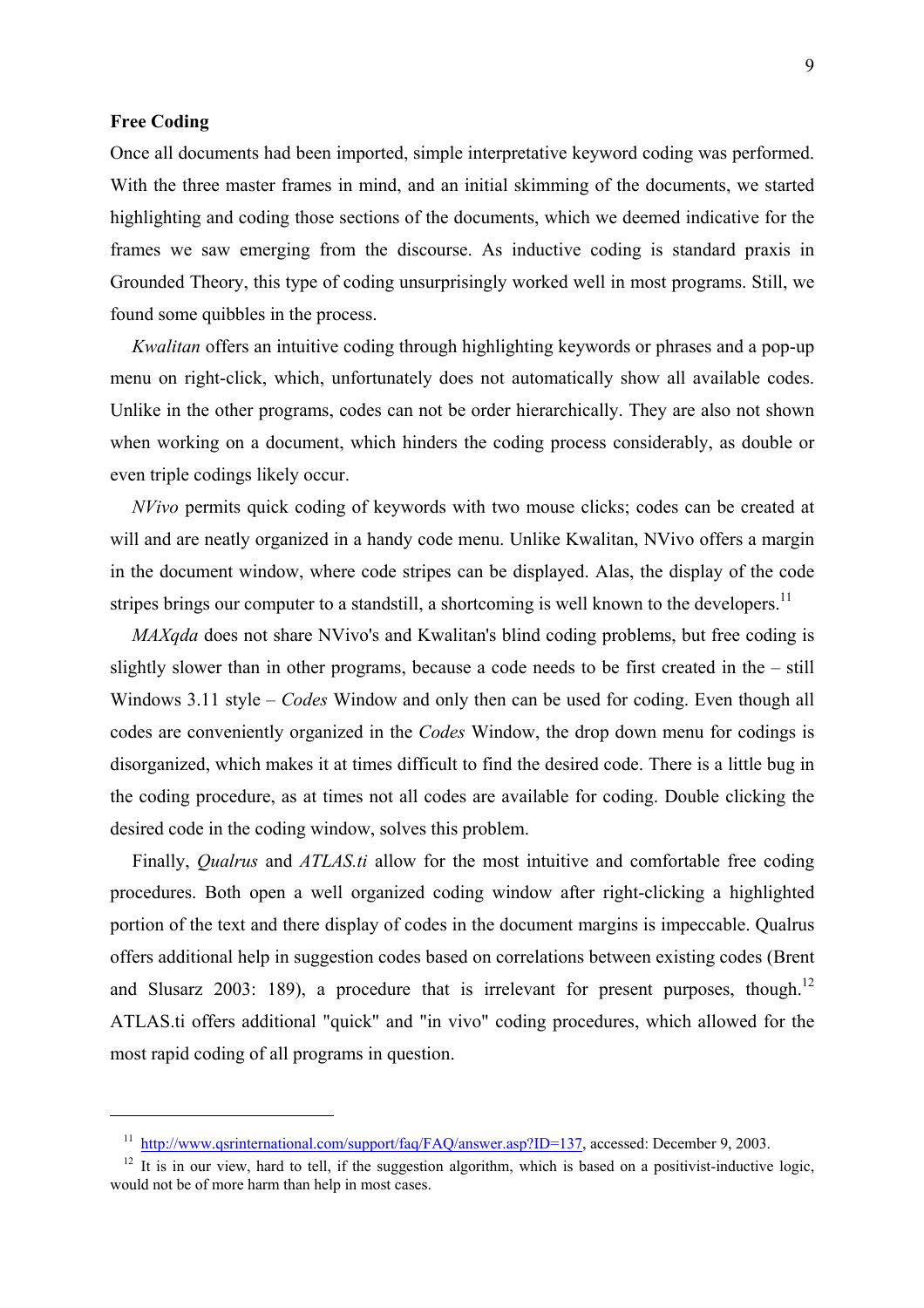Altogether, free coding was easy enough in all five programs, with the missing coding views in Kwalitan and NVivo being the biggest, but still minor annoyances. From the reading, we distilled five hypothesized frames based on two master frames, whose corresponding lemmata are displayed in [Table 1.](#page-12-0)

# **Automatic Coding**

Four types of searches were to be performed. Unanimous lemmata such as "Gutmensch" ("dogooders") require only simple string searches. Lemmata such as "Freiheit" ("freedom") are fairly unanimous, but acquire in specific contexts a different meaning. For instance, "Freiheit" could also be part of the newspaper title *Junge Freiheit*, a neo-right propaganda paper, in which case it would no longer belong to the lexeme "freedom." Boolean searches could automatically eliminate such double meanings. Then there are lemmata that only become the desired frame indicator, if they refer to specific lemmata. For instance, one hypothesized frame in the debate evoked a "normalization" of German ethnicity, claiming a *Sonderweg* in Germanness because of the atrocities during the Third Reich. In this frame, a calls for, or  $-$  in case of its "countertheme" (Gamson 1992: 135) – against, a normalization Germans' relationship to "their ethnicity." Two lexeme, "normal" and "pride", seemed to be related to this frame, but only if they referred to Germanness. Therefore, they were only coded in the normalization frame, if they were found close to the "German" lexeme. For this procedure, proximity searches were needed. Finally, there are searches that require the interpretative input of the coder, as their multiple meanings cannot be distinguished automatically. For instance, "Spiegel" could refer among others to the popular newsmagazine *Der Spiegel*, to the head of the main German Jewish association, Paul Spiegel, or could simply mean "mirror." These searches do not lend themselves to automatic coding, but require a case by case interpretation by the researcher.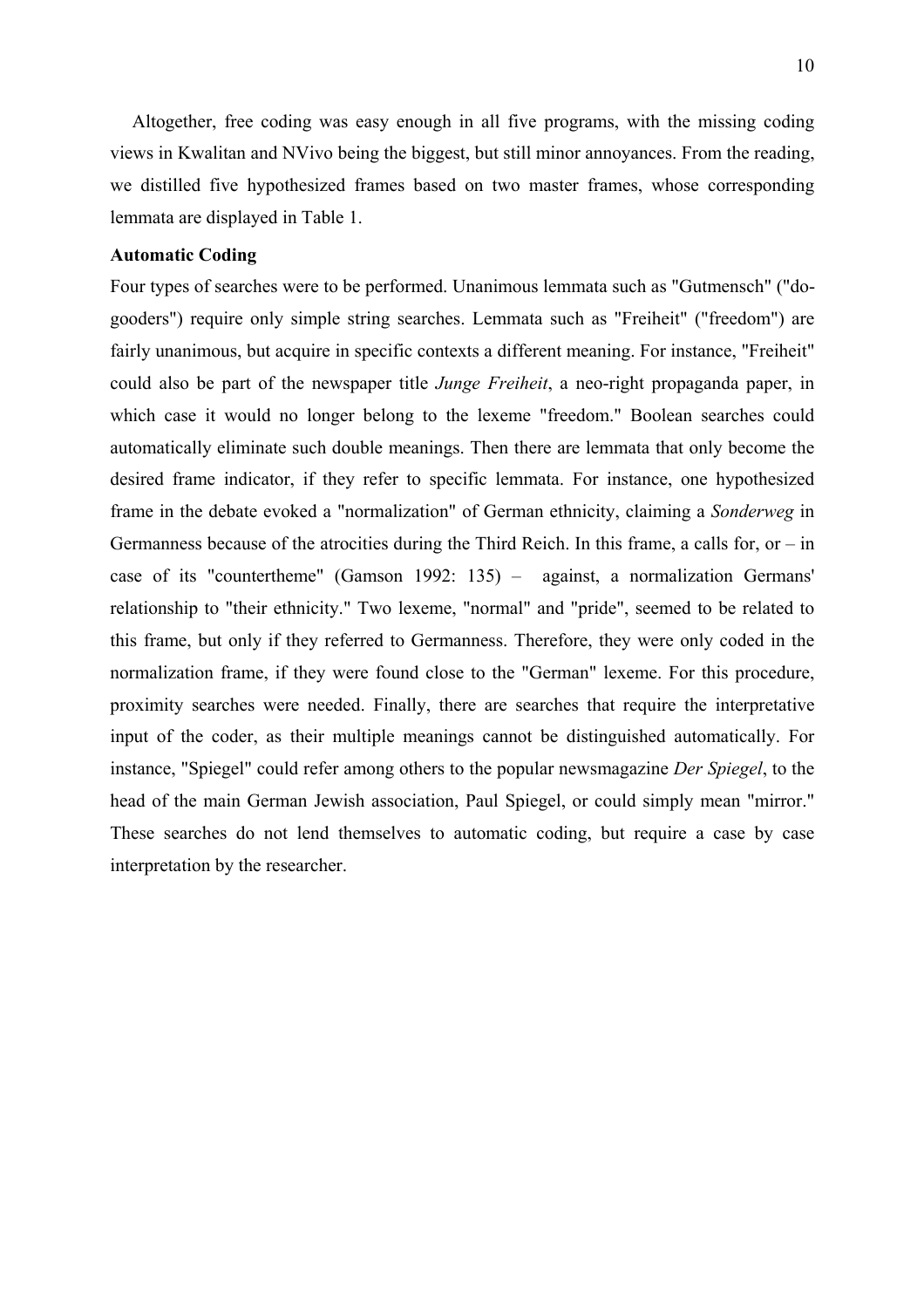| <b>Master</b>                                     | Frame                     | <b>Fuzzy Lexemes</b>                    | Lemmata                                                                                                                                                                                                 | <b>Exclusions</b>                                          |
|---------------------------------------------------|---------------------------|-----------------------------------------|---------------------------------------------------------------------------------------------------------------------------------------------------------------------------------------------------------|------------------------------------------------------------|
| Frame                                             |                           |                                         |                                                                                                                                                                                                         |                                                            |
|                                                   | freedom of<br>speech      | freedom of speech                       | Andersdenkende, -n<br>Freiheit<br>Freiheiten<br>Meinung, -en<br>Meinungsfreiheit, -en<br>Meinungsäußerung, -en<br>Meinungsäusserung, -en                                                                | <b>Junge Freiheit</b>                                      |
|                                                   |                           | repression of                           | repressiv, -e, -en, -er<br>Repressivität<br>unterdrücken, -t, -te, -ten<br>Unterdrückung<br>Maulkorb<br>mündig<br>Sanktionen                                                                            |                                                            |
|                                                   |                           | censorship                              | Zensur<br>Zensor, -en, -s<br>zensiert, -e, -er, -en<br>zensieren                                                                                                                                        |                                                            |
|                                                   |                           | taboo                                   | Tabu, -isierung, isierungen<br>tabuisieren, -iert, -ierte                                                                                                                                               |                                                            |
| Liberal<br>Individualist<br>Citizenship<br>Rights |                           | Constitution<br>(Basic Law)             | Grundgesetz<br>Grundrecht<br>Grundrechte<br>Verfassung<br><b>Artikel</b>                                                                                                                                |                                                            |
|                                                   | rebuke of<br>elitism      | <b>Political Correctness</b>            | political correctness<br>political correct<br>politically correct<br>$PC*$<br>politische Korrektheit<br>politisch korrekt, -e, -er<br>Berufsbetroffene, -r, -m, -n<br>berufsbetroffen<br>Gutmensch, -en |                                                            |
|                                                   |                           | second chance                           | 2. Chance<br>2.Chance<br>zweite Chance<br>2 Chancen<br>zwei Chancen                                                                                                                                     |                                                            |
|                                                   |                           | witchhunt                               | Hetzen<br>Hetzerei, -en<br>hetzerisch, -e, -er, -en<br>Hatz                                                                                                                                             |                                                            |
|                                                   |                           | metaphor "to keep<br>cooking"           | <b>Kochen</b><br>kocht<br>hochkochen                                                                                                                                                                    |                                                            |
|                                                   |                           | <b>Basis</b>                            | <b>Basis</b><br>Parteibasis                                                                                                                                                                             |                                                            |
|                                                   |                           | <b>Christian Democrat</b><br>leadership | <b>CDU-Führung</b><br>Partei-Führung<br>Parteiführung<br>Merkel, -s<br>Bosbach, -s<br>Stoiber, -s<br>Koch, -s                                                                                           |                                                            |
|                                                   |                           | Media                                   | Medien<br><b>Presse</b><br><b>Spiegel</b><br><b>Stern</b><br>Journalist, -en                                                                                                                            |                                                            |
|                                                   |                           | Social Sciences                         | Soziologie<br>Soziologen<br>Benz                                                                                                                                                                        | <b>Mercedes-Benz</b><br>Daimler-Benz                       |
|                                                   |                           | we, the common                          | wir<br>uns, -e, -er, -eren                                                                                                                                                                              |                                                            |
| Ethno-<br>Nationalism                             | undue Jewish<br>influence | citizenry<br>Zentralrat der Juden       | Zentralrat<br>ZdJ<br>Friedman, -s<br>Spiegel, -s                                                                                                                                                        | Der Spiegel<br><b>Im Spiegel</b><br><b>Spiegel Artikel</b> |
|                                                   |                           | American Jews                           | amerikanische Jüdin                                                                                                                                                                                     |                                                            |
|                                                   |                           | "Holocaust Industry"                    | Holocaust-Industrie                                                                                                                                                                                     |                                                            |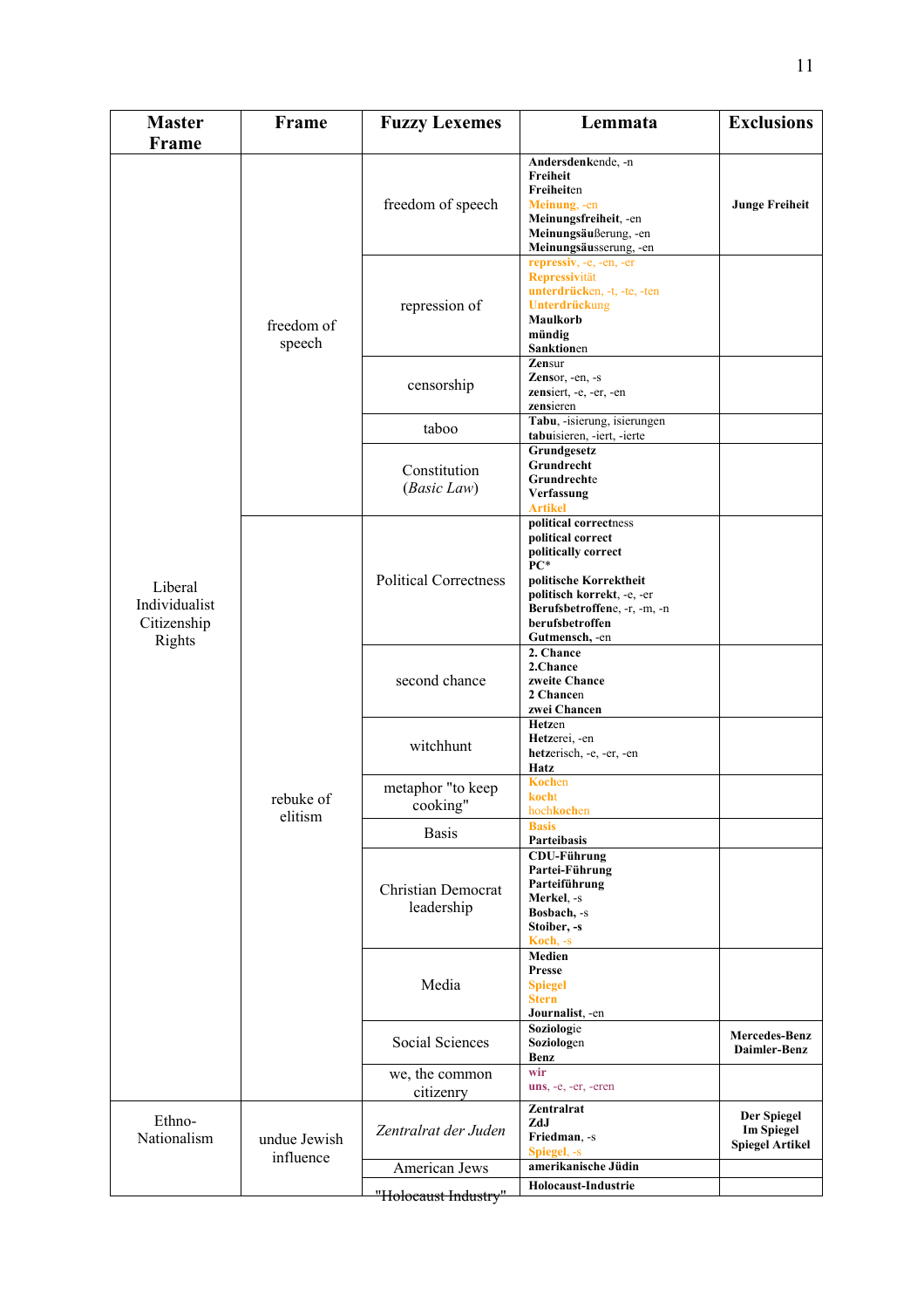|  |                                         |                           | Holocaustindustrie<br>Finkelstein, -s                                                                                                 |
|--|-----------------------------------------|---------------------------|---------------------------------------------------------------------------------------------------------------------------------------|
|  | normalization of<br>German<br>ethnicity | Germanness                | <b>Deutschland</b><br>deutsch, -e, -er, -es, -en<br>Deutsche, -er, -es, -en<br>andere Länder<br>anderen Ländern                       |
|  |                                         | patriotism                | Patriot, -en<br>Patriotismus<br>patriotisch, -er, -em, -en                                                                            |
|  |                                         | collective guilt          | Kollektivschuld<br>kollektiv schuld, -ig                                                                                              |
|  |                                         | German                    | <b>Deutschland</b><br>deutsch, -e, -er, -es, -en<br>Deutsche, -er, -es, -en                                                           |
|  |                                         | guilt                     | <b>Schuld</b><br>schuldig, -e, -er, -en<br>Schuldige, -er, -en                                                                        |
|  |                                         | nation of perpetrators    | Tätervolk, -völker                                                                                                                    |
|  |                                         | normal                    | normal, -e, -er<br><b>Normales</b><br>Normalisierung                                                                                  |
|  |                                         | pride                     | stolz, -e, -er<br>Stolz, -es<br>Nationalstolz, -es                                                                                    |
|  |                                         | we, the ethnic<br>Germans | wir<br>uns, -e, -er, -eren                                                                                                            |
|  | Anti-Semitism                           | anti-Semitism             | <b>Antisemit</b><br>Anti-Semit<br>Antisemit, -en<br><b>Anti-Semiten</b><br>Möllemann, -s<br>Karsli, -s<br>Walser, -s<br>Jenninger, -s |
|  |                                         | Jews/Jewish/Jewry         | Jude, -n<br>jüdisch, -e, -er                                                                                                          |
|  |                                         | Religion                  | <b>Religion</b>                                                                                                                       |
|  |                                         | <b>Nazis</b>              | <b>braun</b><br>Nazi, -s<br><b>NSDAP</b><br>Nationalsozialist, -en<br>nationalsozialistische, -r ,-n, -m                              |

<span id="page-12-0"></span>**Table 1** Framing Devices (search terms set in boldface, homonyms in orange, interpretative codings in purple conditional searches in olive)

Ideally, simple, Boolean, and proximity searches would thus be coded automatically, while those searches that required user input (highlighted in orange in [Table 1\)](#page-12-0) would display the context, in which the word is found to facilitate a swift identification of the proper code. None of the programs fulfilled all our requirements, but there were substantial differences in the adequacy of the different programs.

*Qualrus* appeared to be a prime candidate for our tasks. It is the most recently developed program, and boosts automatic coding functions. Yet, Qualrus turned out to be the least suited for our purposes. Its search functions are not comprehensive and efficient, if fairly speedy. Using the *Q-Tools* search menu in *Qualrus*, simple string searches were completed within 23 seconds over all documents. When searching across paragraphs, the same search would take more than an hour. Since we were only interested in instances of frames within documents,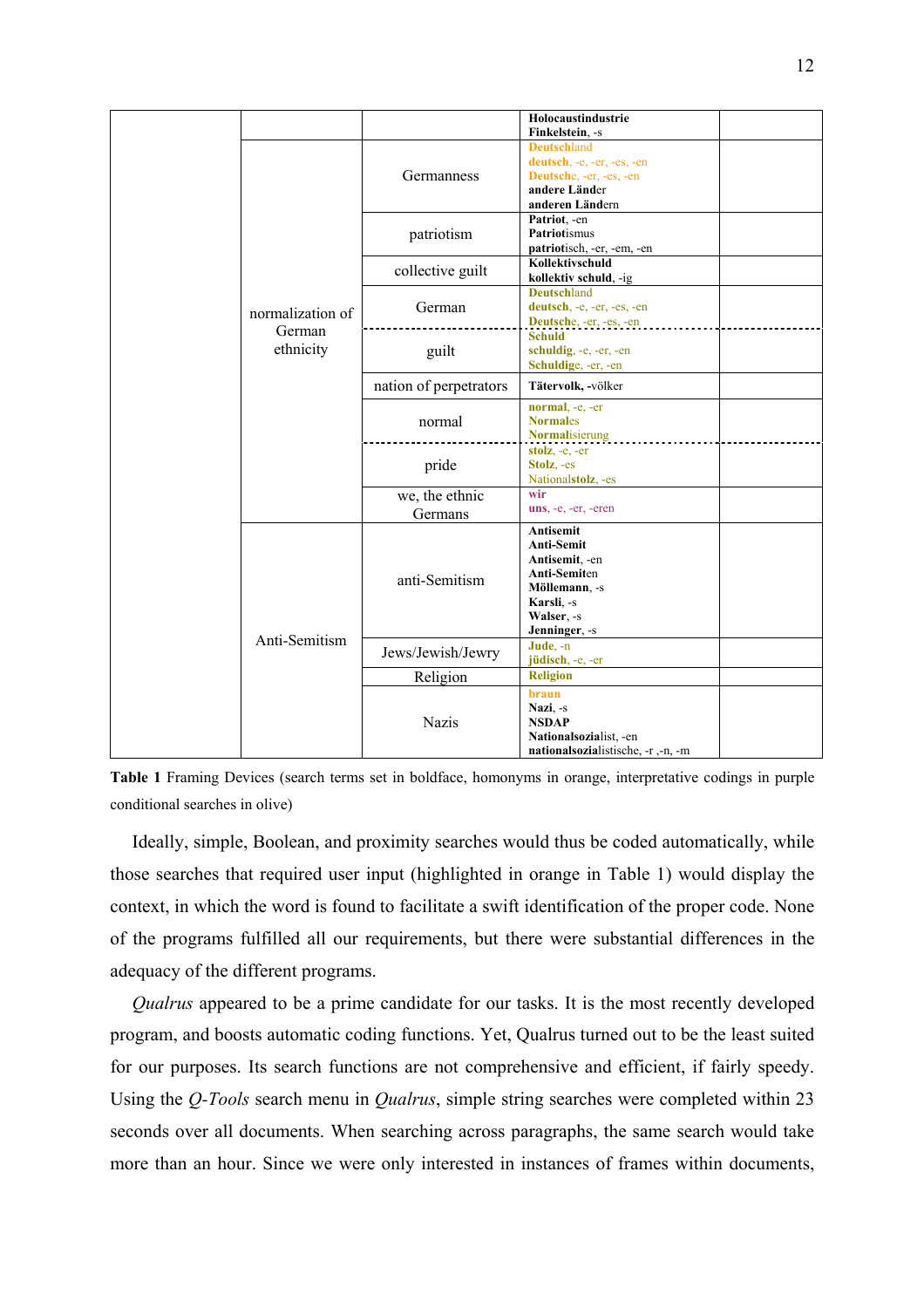the latter problem did not concern us. Boolean search is implemented, but it is only possible to combine "and" and "or," but not "not" operators. Proximity searches are not implemented, thus both more sophisticated search strategies we required were not available. Interactive coding turned out to be fairly cumbersome: From the search window a link for each document needs to be followed, after which the search window disappears, and cannot be retrieved through the familiar options ("ALT-TAB" or "CTRL-TAB" keystrokes or *Windows* menu), but only by reopening *Q-Tools*. In the document window, the search term needed to be found manually. The most important problem however was that *Qualrus* does not offer built-in automatic coding of keywords. It requires first a manual definition of analytic "segments," which cannot be generated automatically without the development of cumbersome routines in Qualrus' idiosyncratic programming language. The program is thus unsuitable for efficient automatic codings of large document samples.

So is NVivo, but for different reasons. NVivo's search functions, which owe much to earlier NUD\*IST releases, no longer beat the competition "hands down" (Weitzman and Miles 1995: 248), but NVivo is still the only program that allows for *fuzzy searches*, that is, string searches, in which the finds differ in one or more characters from the search string. That function is of course of particular importance for Usenet, internet fora, listserv, and chat room research, where users all too frequently misspell words. In our case, for instance, NVivo found 851 cases of lemmata containing the "antisemit" string, while all other programs found only 848 instances. Yet, in 29 seconds a simple fuzzy string search was accomplished still 7 times faster than a regular search in ATLAS.ti, the slowest competitor. When interactive coding is required, the procedure become slightly cumbersome. Keywords cannot be display in their context, it is therefore necessary to open each document that contains a homonym going through three successive windows. Boolean searches of text strings also require somewhat lengthy procedures; the strings in question first need to be transformed into codes, which subsequently can be searched with all Boolean and operators. As in the other CAQDAS, but unlike in the freeware *Inforapid Search & Replace*, [13](#page-13-0) which we used as a benchmark program, slightly more complex combinations of the type "A AND B AND NOT C" are not permitted and thus must be run successively. While these limitations might be mere nuisances, it would turn out that any Boolean or proximity search across more than 900 documents would last more than three hours. As the searching time rises exponentially with the number of documents (600 documents can be searched in about 12 minutes, 300

<span id="page-13-0"></span><sup>13</sup> [http://www.inforapid.de/html/searchreplace.htm,](http://www.inforapid.de/html/searchreplace.htm) acessed: December 11, 2003.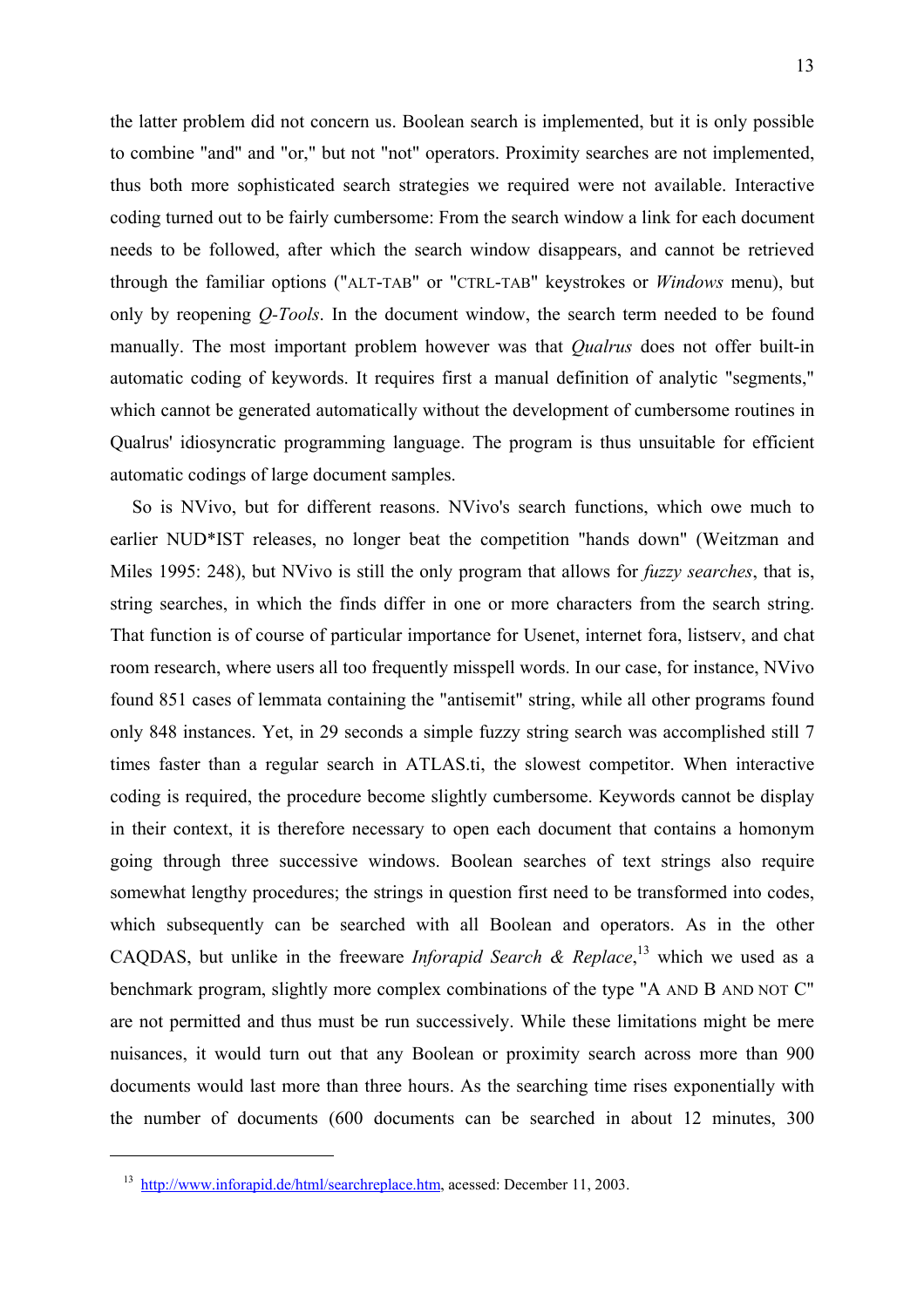documents in 30 seconds), these searches became infeasible. Even though the automatic coding functions were working smoothly, if at times somewhat serendipitously, NVivo was thus not suitable for our tasks, an assessment that flies in the face of claims that "unique and innovative developments in QSR software [...] have contributed significantly to […] advances" in integration of qualitative and quantitative data and methodologies (Bazeley 2002: 230).

*ATLAS.ti* offers the widest range of autocoding options. It allows for single coded automatically with a wide range of coding options. Like in NVivo, Boolean and proximity searches, require prior coding of single strings. In the somewhat opaque search window, all Boolean operators can be combined, even though AND and OR are not available in a single search. In theory, this is an almost ideal autocoding environment. In practice, each search and coding procedure took between 6 and 15 minutes for all 2626 files, which meant quite a wait. Unlike NVivo, ATLAS.ti does not tie all system resources, however, so you can work in other programs in the meantime. However, ATLAS.ti appeared much more instable than NVivo. Roughly after every other autocoding, the program would crash by simply exiting, resulting in a loss of all previous work. Interactive searches require both *Code Manager* and document window to be open, so at times some juggling of windows is required, but altogether this constitutes the most facile interactive coding of all programs in question.

*MAXqda* features the most arcane user interface, clearly still grounded in the Windows 3.11 ergonomics. Its search functions are not as powerful as those offered by its competitors. Boolean search, for instance, does not allow for the NOT operator (even though via "logical activation" of text can partially be circumvented), proximity searches can only be limited to paragraphs, not to word distances as in the other programs. Yet, MAXqda is *more* suitable for the type of research proposed here. To begin with, its interface, while being old is quite intuitive. Boolean and proximity searches are performed in a fraction of the time that ATLAS.ti or NVivo require and interactive coding is as simple – or difficult, as MAXqda also does not allow for showing keywords in context – as in ATLAS.ti, while the program is much more stable. While MAXqda may have shortcomings for other methodologies, we were able to code above coding scheme within four hours, while in ATLAS.ti we needed a full working day to code only the first fuzzy lexeme<sup>14</sup> and in NVivo and Qualrus we were not able to accomplish our work at all. It might there fore be no accident that MAXqda's predecessor

<span id="page-14-0"></span> $14$  Partially, this slowness was due to us losing work because of program crashes.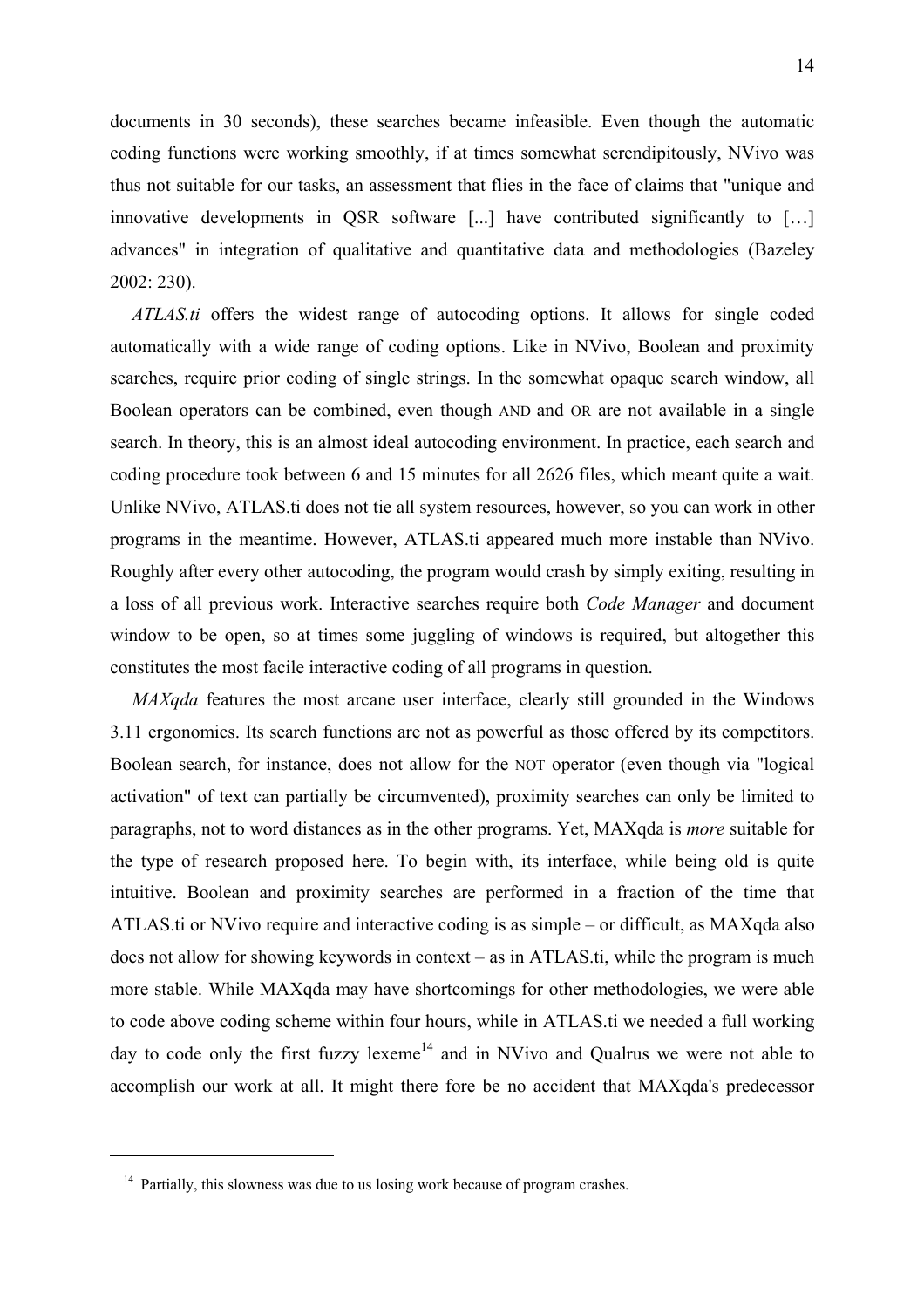winMAX was the only CAQDAS we know of that has been used for framing analysis (van de Steeg *et al.* 2003).

Unfortunately, we only evaluated the demonstration version of *Kwalitan,* which is restricted to four documents at a time. Therefore we cannot tell, how stable and fast the full version would have been. Its search function is somewhat counterintuitive, as Boolean searches can only be made using the *Filter* window, in which on top a few translations from the original Dutch are missing. Unlike all other CAQDAS is allows for complex combinations of Boolean searches. Proximity searches are limited to segments, i.e., paragraphs. Interactive coding is somewhat tedious, because of the lack of coding stripes. In summary, *Kwalitan* seems very well suited for our tasks.

#### **Export of Data Matrices**

The export of the coding matrices for work in statistical packages or spreadsheets was unproblematic in all programs. Most programs allow for both export of ASCII text and *drag and drop* into windows programs. The only minor problem arose with MAXqda, whose code names mirror the code position within the coding tree, including a backslash separator to separate tree levels. These names cannot be processed by several programs, notably SPSS, Latent GOLD, and *lem*, and therefore must be shortened in a text editor.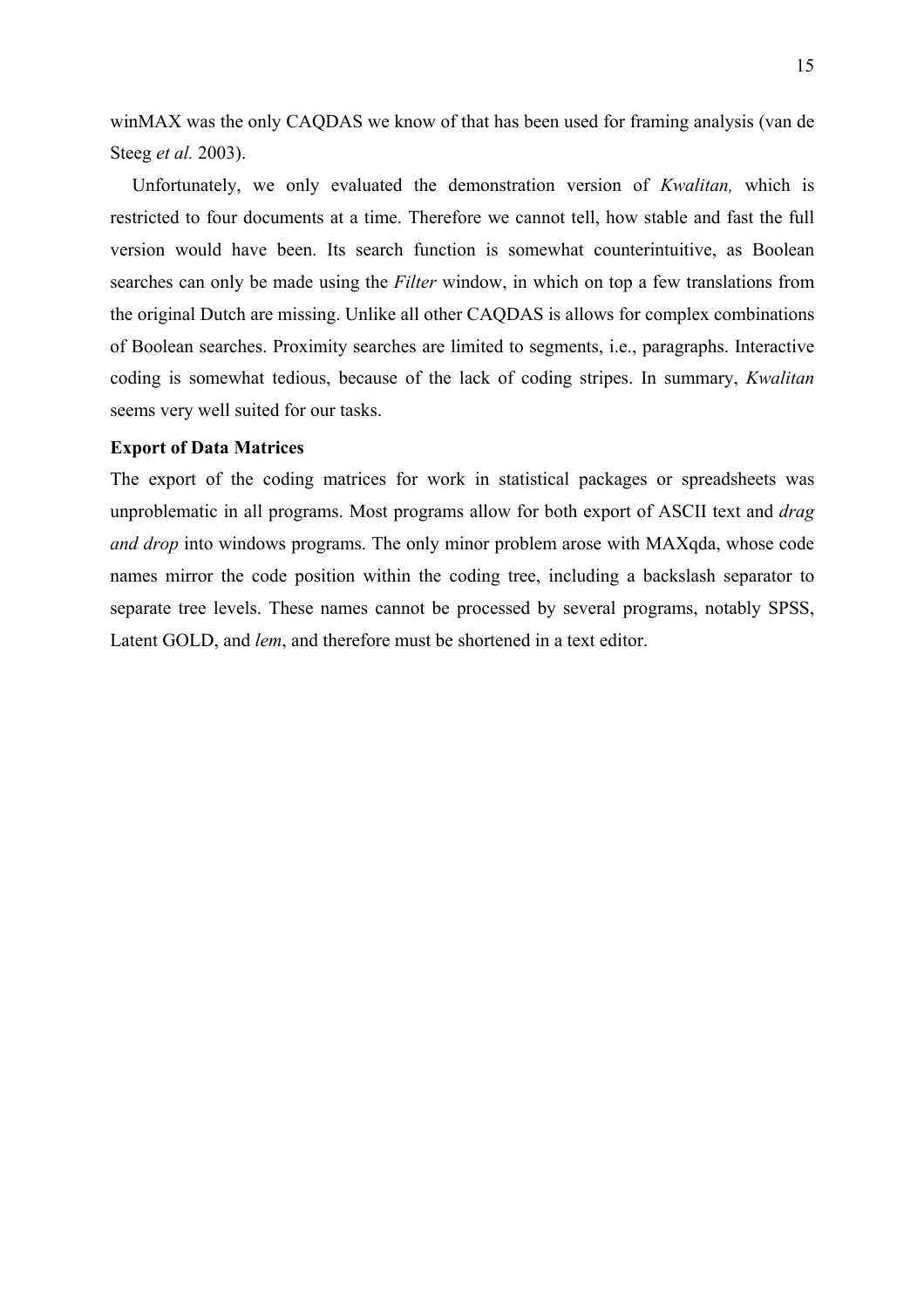| <b>Task</b>                            | <b>ATLAS.ti</b>                                                | Kwalitan                             | <b>MAXqda</b>                                                                       | <b>NVivo</b>                                                        | Qualrus                                    | Inforapid                                                            |
|----------------------------------------|----------------------------------------------------------------|--------------------------------------|-------------------------------------------------------------------------------------|---------------------------------------------------------------------|--------------------------------------------|----------------------------------------------------------------------|
| academic                               | \$395                                                          |                                      | \$370                                                                               | \$445                                                               | \$399                                      |                                                                      |
| license                                | €390                                                           | €315                                 | €340                                                                                |                                                                     |                                            | freeware                                                             |
|                                        | £250                                                           |                                      | £255                                                                                | £270                                                                |                                            |                                                                      |
| use of system<br>resources             | moderate                                                       | Low                                  | low                                                                                 | very high                                                           | low                                        | low                                                                  |
| file format<br>required                | plain text                                                     | plain text                           | rich text<br>format                                                                 | plain text                                                          | plain text                                 | <b>HTML</b>                                                          |
| batch<br>converter<br>from HTML        | several<br>freeware<br>options                                 | Several<br>freeware<br>options       | <b>ABC</b> Amber<br>Text<br>Converter<br>(US \$24.95)                               | several<br>freeware<br>options                                      | several<br>freeware<br>options             | not required                                                         |
| conversion<br>time                     | $<$ 1s                                                         | $<$ ls                               | 3h20min                                                                             | $<$ 1s                                                              | $<$ 1s                                     | n/a                                                                  |
| source import                          | 8min                                                           | 8min                                 | 8min                                                                                | 54min                                                               | 8min                                       | $<$ 1s                                                               |
| manual<br>coding                       | efficient and<br>intuitive                                     | intuitive, but<br>"blind"            | efficient<br>(codes are<br>required to be<br>created first)                         | intuitive, but<br>codings<br>cannot be<br>displayed<br>while coding | efficient and<br>intuitive                 | not<br>available                                                     |
| simple search                          | placeholders<br>available                                      | Yes                                  | yes                                                                                 | fuzzy search<br>and<br>placeholders<br>available                    | no automatic<br>coding                     | placeholders<br>available,<br>no coding                              |
| timing                                 | 6min20s                                                        |                                      | 10s                                                                                 | 19s                                                                 | 23s                                        | 20s                                                                  |
| Boolean<br>search                      | all operators,<br>but multiple<br>combinations<br>not possible | all operators,<br>any<br>combination | AND or OR<br>operators, no<br><b>NOT</b><br>operator                                | all operators,<br>but multiple<br>combinations<br>not possible      | AND or OR<br>operators, no<br>NOT operator | all<br>operators,<br>any<br>combination                              |
| timing for<br>one search <sup>15</sup> | 12min20                                                        | .                                    | 5min10                                                                              | >>3h                                                                | 5min20                                     | 26s                                                                  |
| proximity<br>search                    | yes                                                            | Yes                                  | yes, but only<br>with respect<br>to paragraphs                                      | yes, but only<br>with respect<br>to paragraphs                      | not available                              | yes,<br>combinable<br>with<br><b>Boolean</b><br>search               |
| timing                                 | 6min20                                                         | .                                    | 19s                                                                                 | >>3h                                                                | n/a                                        | 26s                                                                  |
| auto coding                            | simple, but<br>frequent<br>system<br>crashes                   | all searches                         | simple and<br>Boolean                                                               | si                                                                  | not available                              | not<br>available                                                     |
| Interactive<br>Coding                  | easy                                                           | Serendipitous                        | unhandy<br>windows                                                                  | unhandy<br>windows                                                  | very<br>cumbersome                         | not<br>available,<br>context<br>shown,<br>search term<br>highlighted |
| Export of<br>Coding<br>Matrix          | ASCII and<br>drag and<br>drop                                  | drag and<br>drop                     | efficient, but<br>variable<br>names not<br>suited for<br>direct import<br>into SPSS | ASCII and<br>drag and<br>drop                                       | ASCII and<br>drag and drop                 | not<br>available                                                     |

<span id="page-16-1"></span>**Table 2** Suitability of CAQDAS for Methodology Proposed Here (serious problems set in orange)

<span id="page-16-0"></span><sup>&</sup>lt;sup>15</sup> Includes precoding for NVivo and ATLAS.ti and manual recoding for MAXqda.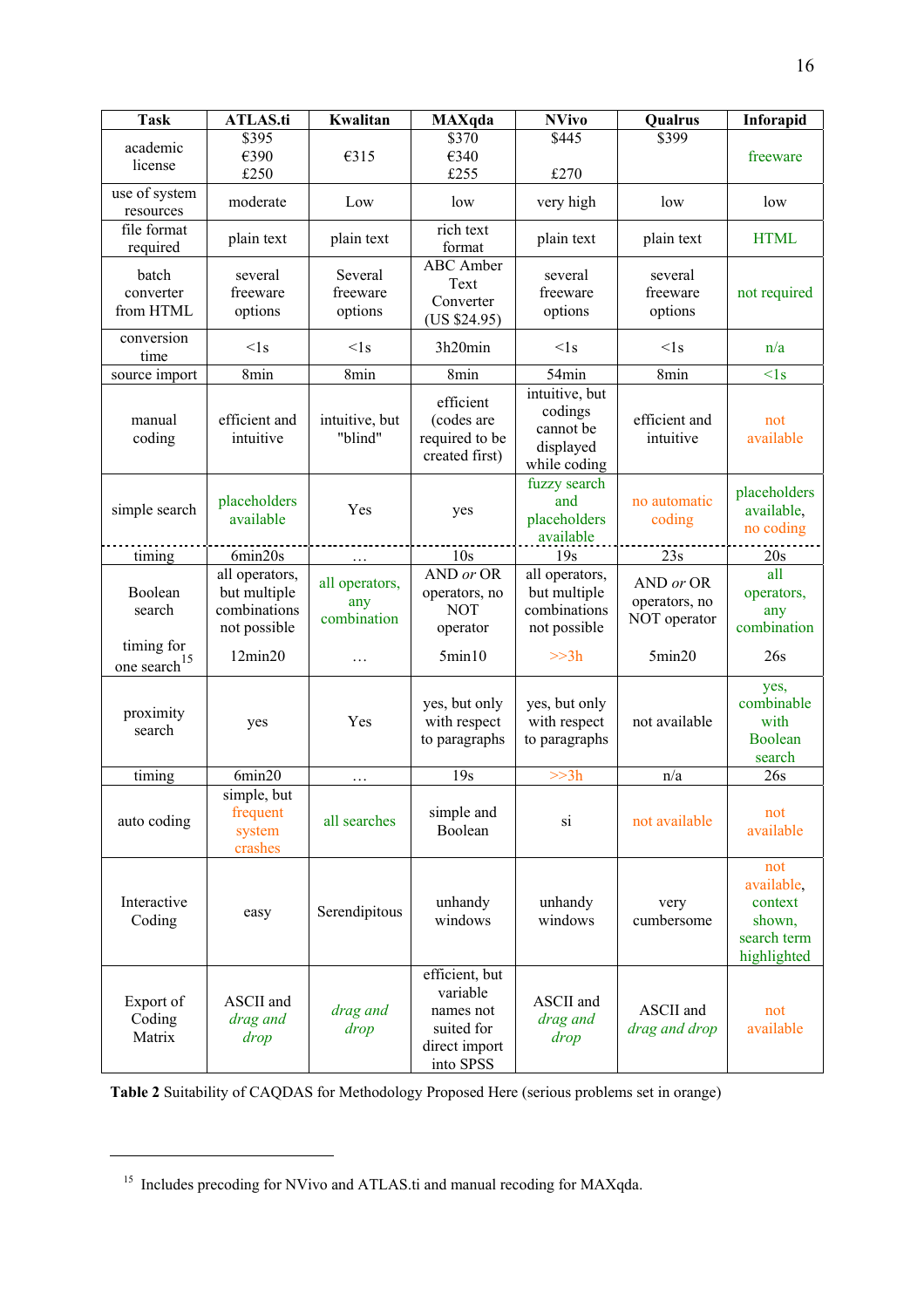[Table 2](#page-16-1) summarizes the results of our attempt to use CAQDAS for the analysis technique proposed here. All programs contain strength and weaknesses. Qualrus excels in interactive coding, but lacks an automatic coding function. NVivo offers the widest variety of searches, but limits analysis to a couple of hundreds of documents. ATLAS.ti is the most versatile program, but its instability and time consumption pose serious problems. MAXqda is easy to use, much more stable than the previous three programs, but contains some limitations in input, output, and search versatility. Kwalitan has similar limitations to MAXqda, but it is more versatile in the import and export of files. Unfortunately, since we only tested its demonstration version, an assessment of its speed and stability cannot be made.

In the end, two of the five examined CAQDAS cannot be recommended for use with the methodology proposed here. Since Qualrus does not allow for automatic coding, it cannot be used in an efficient way, and must be dismissed as a candidate, particularly as the freeware InfoRapid would be an efficient helper in coding, if one were to code everything by hand. The two most popular CAQDAS, NVivo and ATLAS.ti were in principle suited for the analysis, but the fact that they become instable when used with larger amounts of files is a serious impediment for their use. In fact, NVivo is inherently incapable of handling more than 700 documents and must therefore be excluded from consideration. ATLAS.ti, is somewhat more erratically instable. At times the program works fine, performing ten to twenty autocodings without a problem. Then, there are instances, where a single autocoding is sufficient to crash the program. As we tested *Release Candidate 2*, these problems might disappear with the maturing of the program. What will not disappear, is the long time the program requires for each coding procedure. Each autosave operation and most searches took several minutes. That may not sound much, but the coding we performed within one working day with ATLAS.ti, took 20 minutes in MAXqda. ATLAS.ti can therefore only be recommended with some reservations. Particularly, for multi method approaches that involve data other than simple texts, ATLAS.ti's versatility with multimedia data might nevertheless make it a viable choice. That leaves us with MAXqda and the dark horse Kwalitan, both of which can be recommended with some reservations. They are fairly intuitive to use (which sets them apart from the rather idiosyncratic interface of NVivo and the shrouded terminology of ATLAS.ti) and do the job fairly efficiently. Of the two, Kwalitan seems the more versatile, but as we only evaluated the demonstration version, it is hard to tell, if a full analysis would have revealed some problems not anticipated here. The fact that the two lesser known programs turned out to be more suitable for the methodology proposed here in any case dispels the myth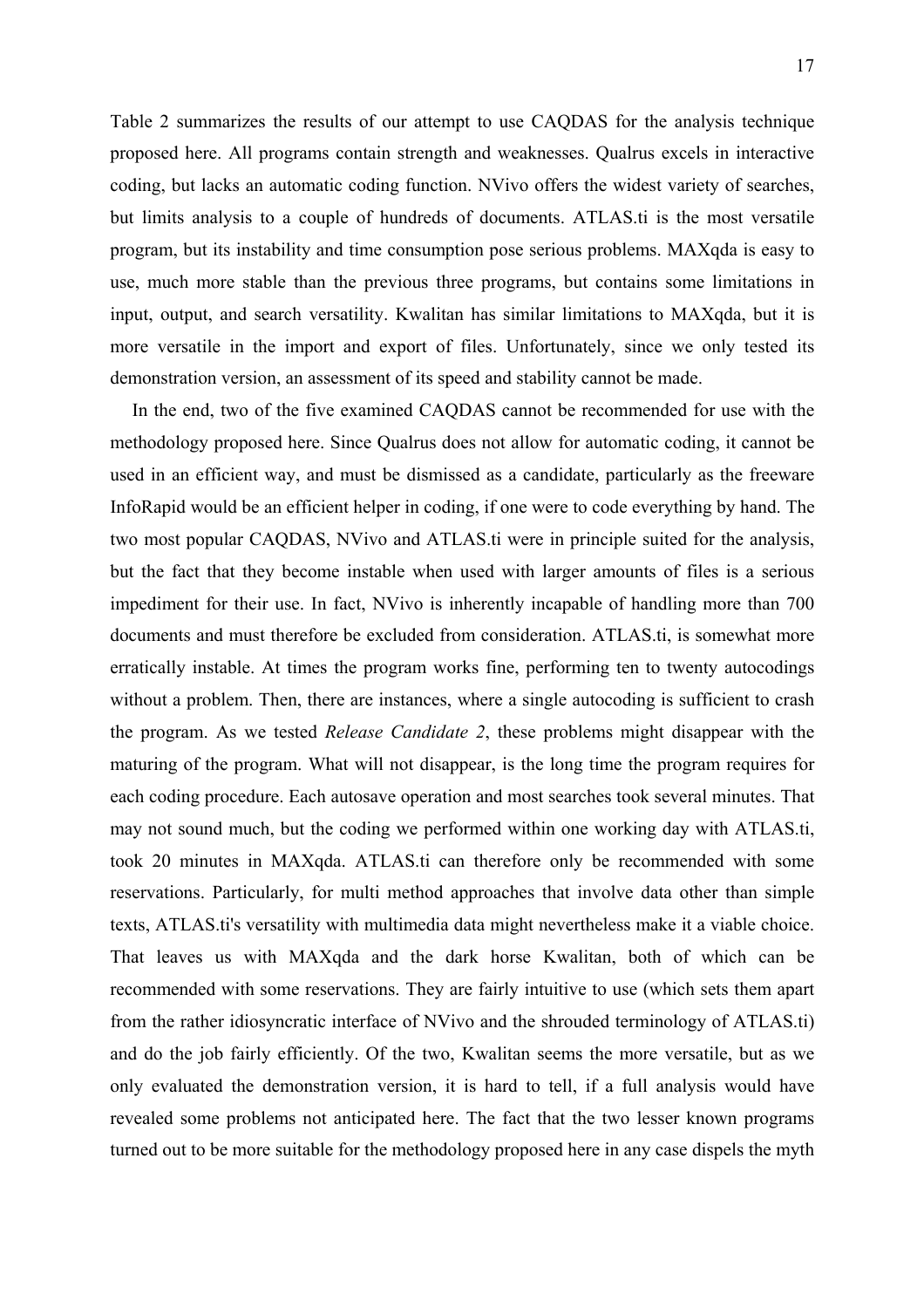that "the most successful qualitative software packages are likely to be constructed in ways that meet a range of methodological approaches" (Jackson 2003: 100).

#### **Validating Frames**

To rebut criticism that frames can be practically identified at will by the analyst, it seems useful to develop a technique that tests the empirical adequacy of frame models. Basically, three statistical techniques have been suggested to measure adequacy of frames quantitatively, namely cluster analysis, factor analysis, and latent class analysis.

Currently, *hierarchical cluster analysis* seems to be the most popular method for statistical validation of frames. That is, if you can speak of "popular", when merely a handful of references exist (Dyer 1994; Koella 2003; Landmann and Züll 2004: 120; Miller 1997; Miller and Riechert 1994; Miller and Riechert 2001b; Miller and Riechert 2001a). There are a few problems with this methodology, though. To begin with, it requires specific chunks of data – documents with around 1,000 words –to perform best (Miller 1997: 369). While this problem could be alleviated by slicing or aggregating data appropriately, the a general problem of all cluster analyses – be it k-means or hierarchical – cannot be circumvented, namely that it does not offer any real goodness of fit tests (Aldenderfer and Blashfield 1984), which in turn makes it impossible to choose an optimum number of clusters on an empirical basis (Miller and Riechert 2001b: 116; Trochim and Hover 2003). That means that *any* number of frames could be posited throughout the texts, without any possibility to falsify any frame model, which, once again would return us to researcher *fiat*. On top, hierarchical cluster analysis assumes texts to belong to *either* one *or* the other frame. But it is entirely reasonable, and even likely, that speakers use any number of frames in a given text. In fact, many speakers actively engage in frame alignment processes such as frame bridging (Snow et al. 1986), which presuppose the existence of more than one frame in a text. Moreover, cluster analysis assumes a direct measuring model, but as has been discussed in the theoretical part of this paper, keywords are only indicators of latent frames.

*Factor Analysis* avoids these shortcomings of cluster analysis. It knows well-established goodness of fit criteria, it assumes a measurement model that does justice to the latency of frames, and it can decide on an empirical basis, which frame model is more adequate. Yet, to date we know only of one attempt to use frame analysis in framing studies (Risse and Van de Steeg 2003). While the headway made compared to cluster analysis is considerable, it seems puzzling that the authors do not even discuss the violation of the scale level assumptions of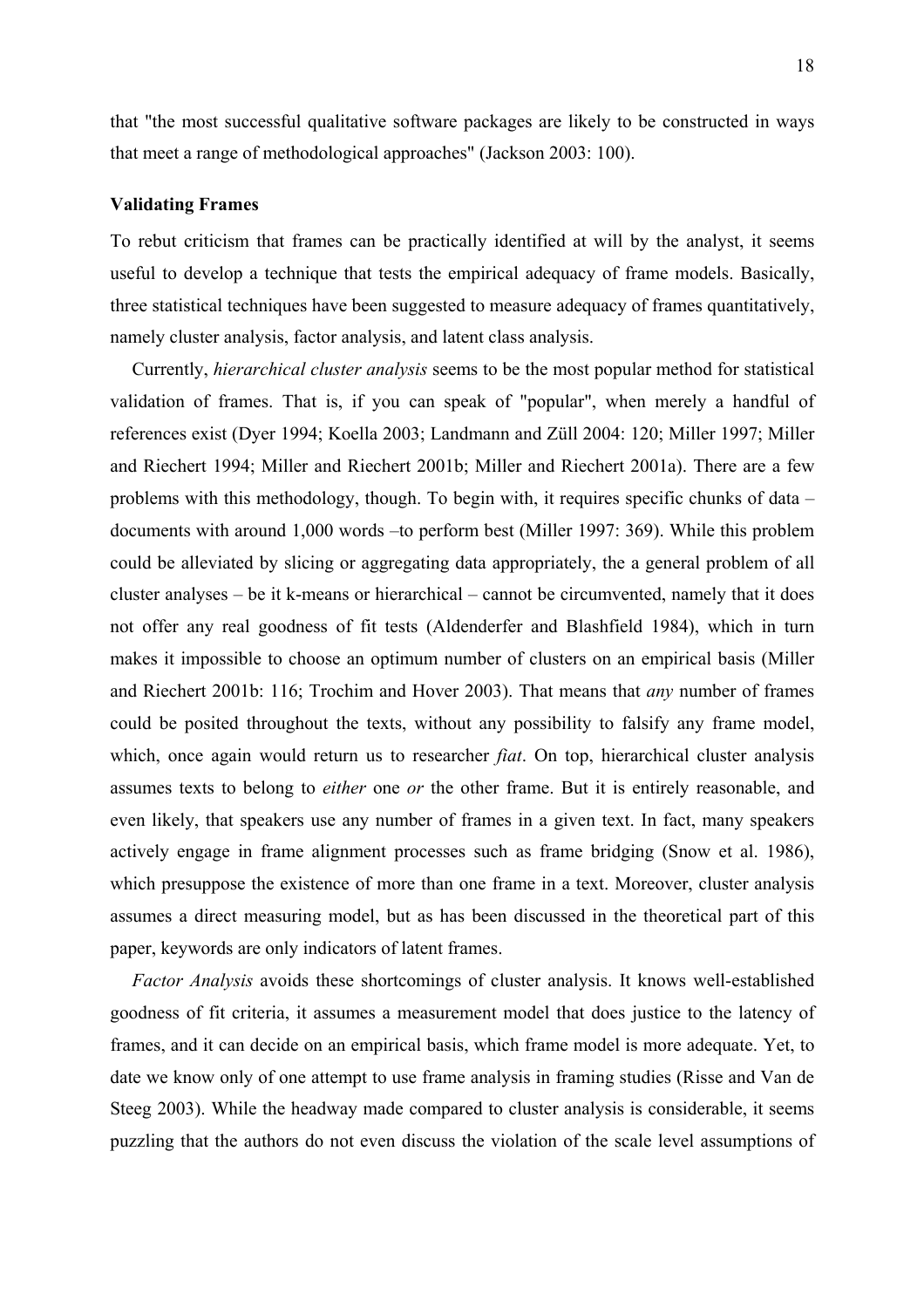factor analysis, even though it has been shown that this violation can seriously affect the substantial results (Magidson and Vermunt 2004).

In contrast, *latent class analysis* exhibits all required features factor analysis offers, but at the same time does not contain the same shortcomings, making it very well-suited for the analysis of quasi-idealtypical concepts (Hagenaars and Halman 1989) such as frames. It should seem therefore straightforward to introduce it into frame analysis studies. Although the methodological principles of latent class analysis have been already developed in the fifties (Lazarsfeld 1950; Hagenaars 1993: 20), it has remained an esoteric statistical method for many social scientists (Reunanen and Suikkanen 1999: 3). Basically, latent class analysis can be considered the equivalent of factor analysis for ordinally and nominally scaled variables (McCutcheon 1987: 7). It examines, if a set of observable indicators can meaningfully be projected onto a smaller set of latent, that is, unobservable classes. Most important theoretical concepts, among them frames, do not translate straightforwardly into easily empirically observable, that is: measurable, indicators. Latent class analysis that expressly works with latent, read: unobservable, variables (Lazarsfeld 1950: 363) is therefore in the analysis of frames superior to other log-linear models that operate exclusively with observable data.

In comparison to cluster analysis, latent class analysis delivers more unequivocal results, as it allows for a number of well-developed goodness of fit measures. And while it shares with factor analysis the virtue of operating with latent variables, it does not contain the caveat of requiring hard to come by interval scaled data. We therefore recommend to validate frames with latent class analysis (Koenig 2004).

## **Quantifying through "Qualitative" Software**

In conclusion, the methodology described here can enhance frame analyses in the way that it allows for efficient coding of large corpora of data, which aides quantification and reduces researcher influence, but, of course, does not eliminate it. Currently, only MAXqda is able to process the data in that way without causing too many problems. Atlas.ti, Kwalitan, and QDA Miner would be in principle suited, but we encountered many stability problems with this software. Because of its inability to handle huge projects, NVivo is not suited for this type of analysis, while Qualrus is very cumbersome to operate with automatic coding.

# **References**

Aldenderfer, Mark S. and Roger K. Blashfield. 1984. *Cluster Analysis*. Beverly Hills, CA: Sage.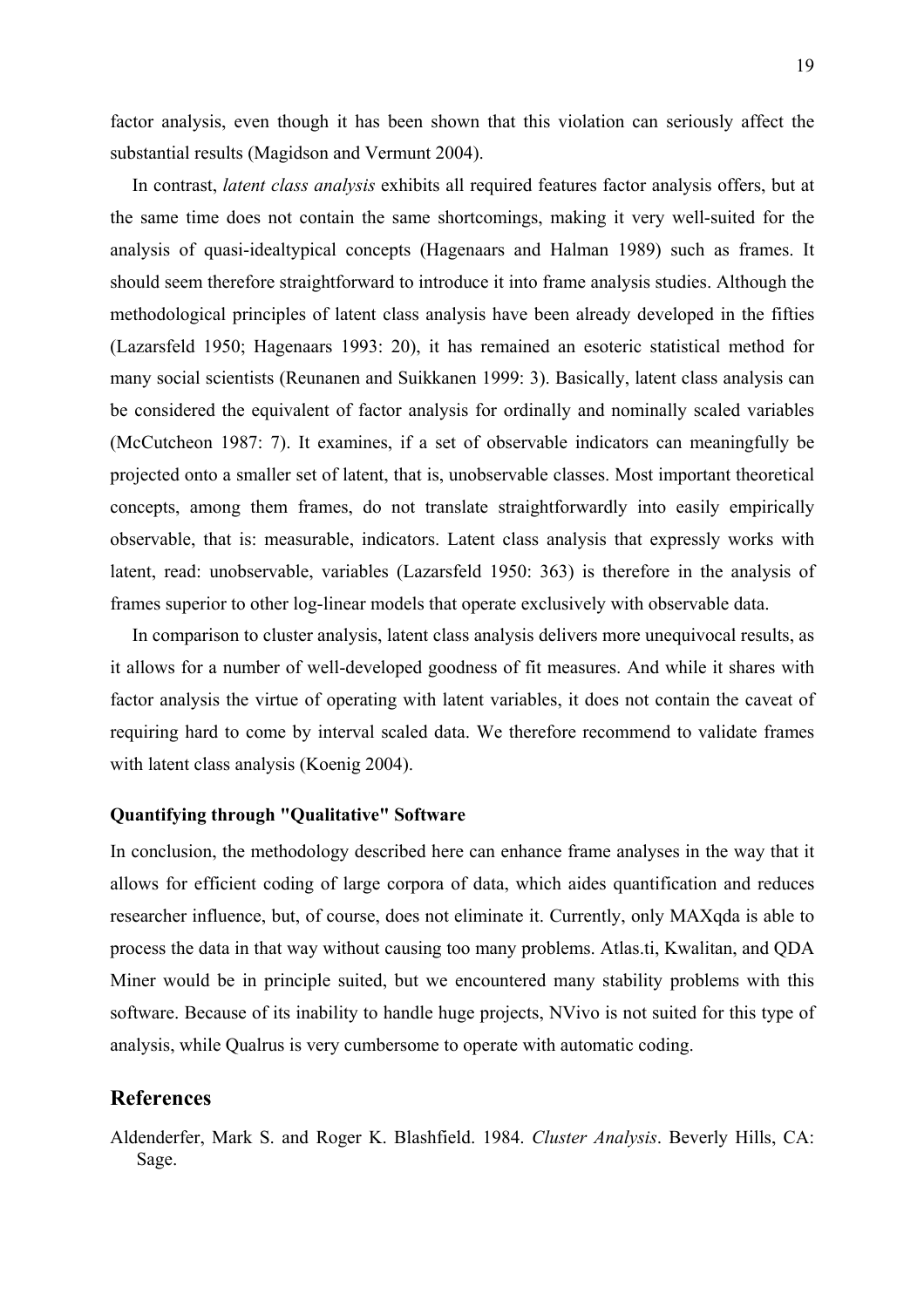- Andsager, Julie L., Erica W. Austin, and Bruce E. Pinkleton. 2001. "Questioning the Value of Realism: Young Adults' Processing of Messages in Alcohol-Related Public Service Announcements and Advertising." *Journal of Communication* 51( 1): 121-42.
- Bazeley, Pat. 2002. "The Evolution of a Project Involving an Integrated Analysis of Structured Qualitative and Quantitative Data: From N3 to NVivo." *International Journal of Social Research Methodology* 5 (3): 229-43.
- Benford, Robert D. 1997. "An Insider's Critique of the Social Movement Framing Perspective." *Sociological Inquiry* 67: 409-30.
- Benford, Robert D. and David A. Snow. 2000. "Framing Processes and Social Movements: An Overview and Assessment." *Annual Review of Sociology* 26: 11-39.
- Berger, Bennett. 1971. *Looking for America: Essay on Youth, Suburbia, and Other American Obsessions*. Englewood Cliffs, NJ: Prentice Hall.
- Billig, Michael. 1995. *Banal Nationalism*. London, U.K., Thousand Oaks, CA & New Delhi, India: Sage.
- Bolden, Richard and Jean Moscarola. 2000. "Bridging the Quantitative-Qualitative Divide: the Lexical Approach to Textual Data Analysis." *Social Science Computer Review* 18( 4): 450-460.
- Bong, Sharon A. 2002. "Debunking Myths in Qualitative Data Analysis." *Forum Qualitative Sozialforschung / Forum: Qualitative Social Research* 3 (2).
- Brent, Edward and Pawel Slusarz. 2003. "'Feeling the Beat': Intelligent Coding Advice From Metaknowledge in Qualitative Research." *Social Science Computer Review* 21 (3 ): 281- 303.
- Brubaker, Rogers and David Laitin. 1998. "Ethnic and Nationalist Violence." *Annual Revie of Sociology* 24: 423-52.
- Carvajal, Diógenes. 2002. "The Artisan's Tools. Critical Issues When Teaching and Learning CAQDAS." *Forum Qualitative Sozialforschung / Forum: Qualitative Social Research* 3 (2).
- Coffey, Amnda, Beverley Holbrook, and Paul Atkinson. 1996. "Qualitative Data Analysis: Technologies and Representations." *Sociological Research Online* 1 (1): 4.
- D'Angelo, Paul. 2002. "News Framing As a Multi-Paradigmatic Research Program: A Response to Entman." *Journal of Communication* 52 (4): 870-888.
- Davis, Murray S. 1975. "Review of 'Frame Analysis: An Essay on the Organization of Experience' by Erving Goffman ." *Contemporary Sociology* 4 (6): 509-603.
- de Vreese, Claes H. 2002. *Framing Europe: Television News and European Integration*. Amsterdam: Aksant.
- Dyer, Sam C. 1994. "A Newsflow Analysis of the Sale of a Public Asset." *Australian Journal of Political Science* 29: 172-78.
- Eder, Klaus. 1995. "The Institutionalization of Environmentalism: Ecological Discourse and the Second Transformation of the Public Sphere." Pp. 1-25 in *Risk, Environment and Modernity*, eds. Scott Lash, Bronislaw Szerszynski, and Brian Wynne. Thousand Oaks, CA, London, England & New Delhi, India: Sage.
	- ———. 1996. *The Social Construction of Nature : a Sociology of Ecological Enlightenment*. London ;, Thousand Oaks, Calif. : Sage Publications.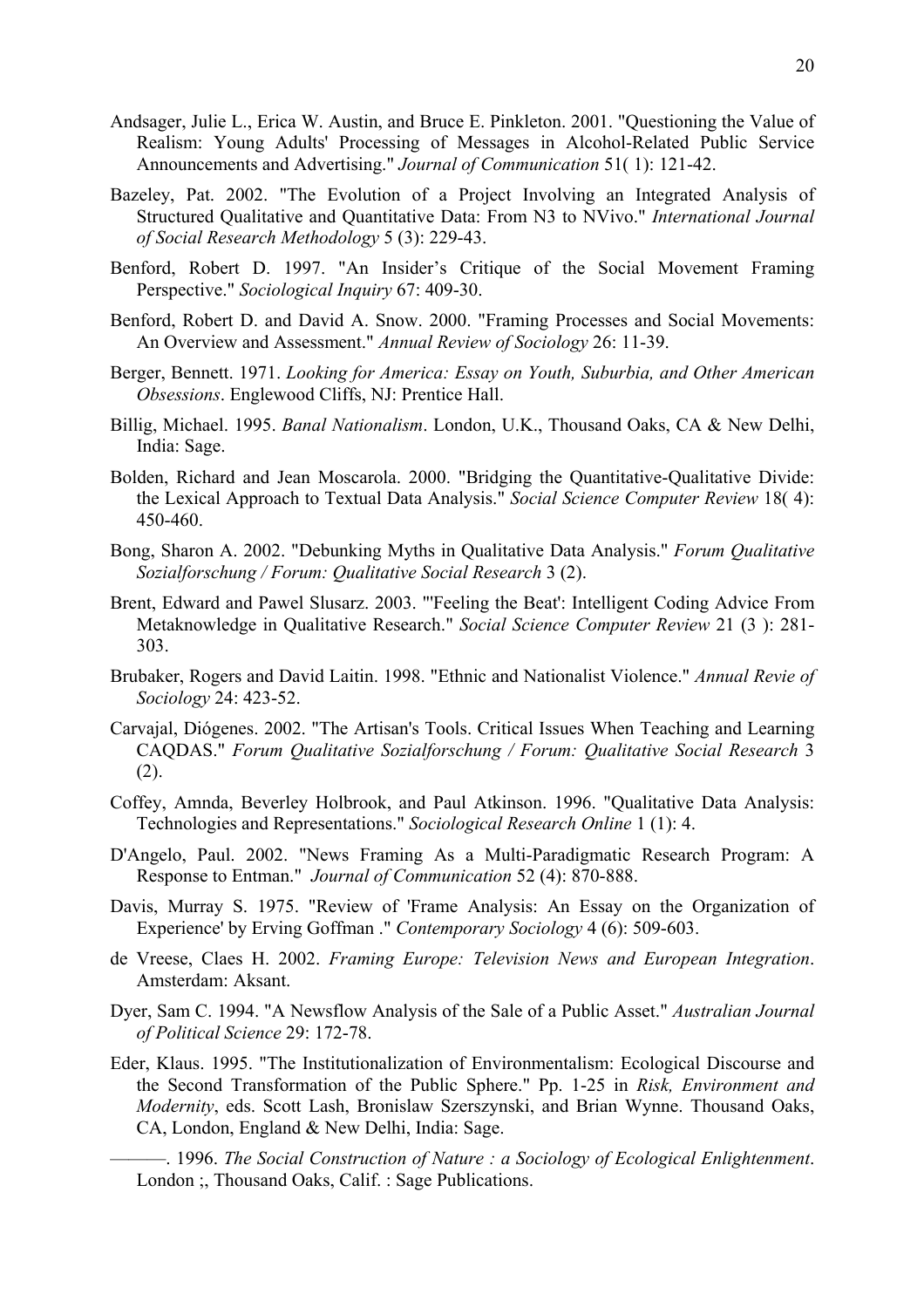- Eder, Klaus and Oliver Schmidtke. 1998. "Ethnische Mobilisierung Und Die Logik Von Identitätskämpfen." *Zeitschrift Für Soziologie* 27: 418-37.
- Entman, Robert M. 1993. "Framing: Toward Clarification of a Fractured Paradigm." *Journal of Communication* 43 (4): 51-58.
- Ferree, Myra M., William A. Gamson, Jürgen Gerhards, and Dieter Rucht. 2002. *Shaping Abortion Discourse Democracy and the Public Sphere in Germany and the United States*. Cambridge, New York: Cambridge University Press.
- Fisher, Kim. 1997. "Locating Frames in the Discursive Universe." *Sociological Research Online* 2 (3).
- Gallmann, Peter. 1991. " Wort, Lexem Und Lemma." Pp. 261-80 in *Rechtschreibwörterbücher in Der Diskussion: Geschichte – Analyse – Perspektiven*, eds. Gerhard Augst and Burkhard Schaeder. Frankfurt a/M, FR Germany, Bern, Switzerland, New York, NY & Paris, France: Peter Lang.
- Gamson, William A. 1975. "Review of 'Frame Analysis' by Erving Goffman." *Contemporary Sociology* 4: 603-7.
	- ———. 1992. *Talking Politics*. Cambridge, U.K.: Cambridge University Press.
- Gibbs, Graham R., Susanne Friese, and Wilma C. Mangabeira . 2002. "The Use of New Technology in Qualitative Research." *Forum Qualitative Sozialforschung / Forum: Qualitative Social Research* 3 (2).
- Gitlin, Todd. 1980. *The Whole World Is Watching: Mass Media in the Making and Unmaking of the New Left*. Berkeley, CA, Los Angeles, CA & London, U.K.: University of California Press.
- Glaser, Barney. 2002. "Conceptualization: On Theory and Theorizing Using Grounded Theory." *International Journal of Qualitative Methods* 1 (2).
- Glaser, Barney G. and Anselm L. Strauss. 1967. *The Discovery of Grounded Theory; Strategies for Qualitative Research*. Chicago: Aldine Pub. Co.
- Goffman, Erving. 1974. *Frame Analysis: An Essay on the Organization of Experience*. New York, NY et al.: Harper & Row.
- Greenfeld, Liah. 1999. "Is Nation Unavoidable? Is Nation Unavoidable Today?" Pp. 37-53 in *Nation and National Identity: The European Experience in Perspective*, eds. Hanspeter Kriesi, Klaus Armigeon, Hannes Siegrist, and Andreas Wimmer. Chur, Switzerland & Zürich, Switzerland: Rüegger.
- Hagenaars, Jacques and Loek C. Halman. 1989. "Searching for Ideal Types: The Potentialities of Latent Class Analysis." *European Sociological Review* 5 (1): 81-96.
- Hagenaars, Jacques A. 1993. *Loglinear Models With Latent Variables*. Newbury Park, CA & London, U.K.: Sage.
- Jackson, Kristi. 2003. "Blending Technology and Methodology: A Shift Toward Creative Instruction of Qualitative Methods With NVivo." *Qualitative Research Journal*: 96-110.
- Koella, Jennifer Campell. 2003. "The Impact of Interest Groups and New Media Framing on Public Opinion: The Rise and Fall of the Clinton Health Care Plan." *Annual Meeting of the Midwest Association for Public Opinion Research*, Chicago, IL, http://mmmiller.com/vbpro/papers/koella.pdf, accessed: Oct. 21, 2003.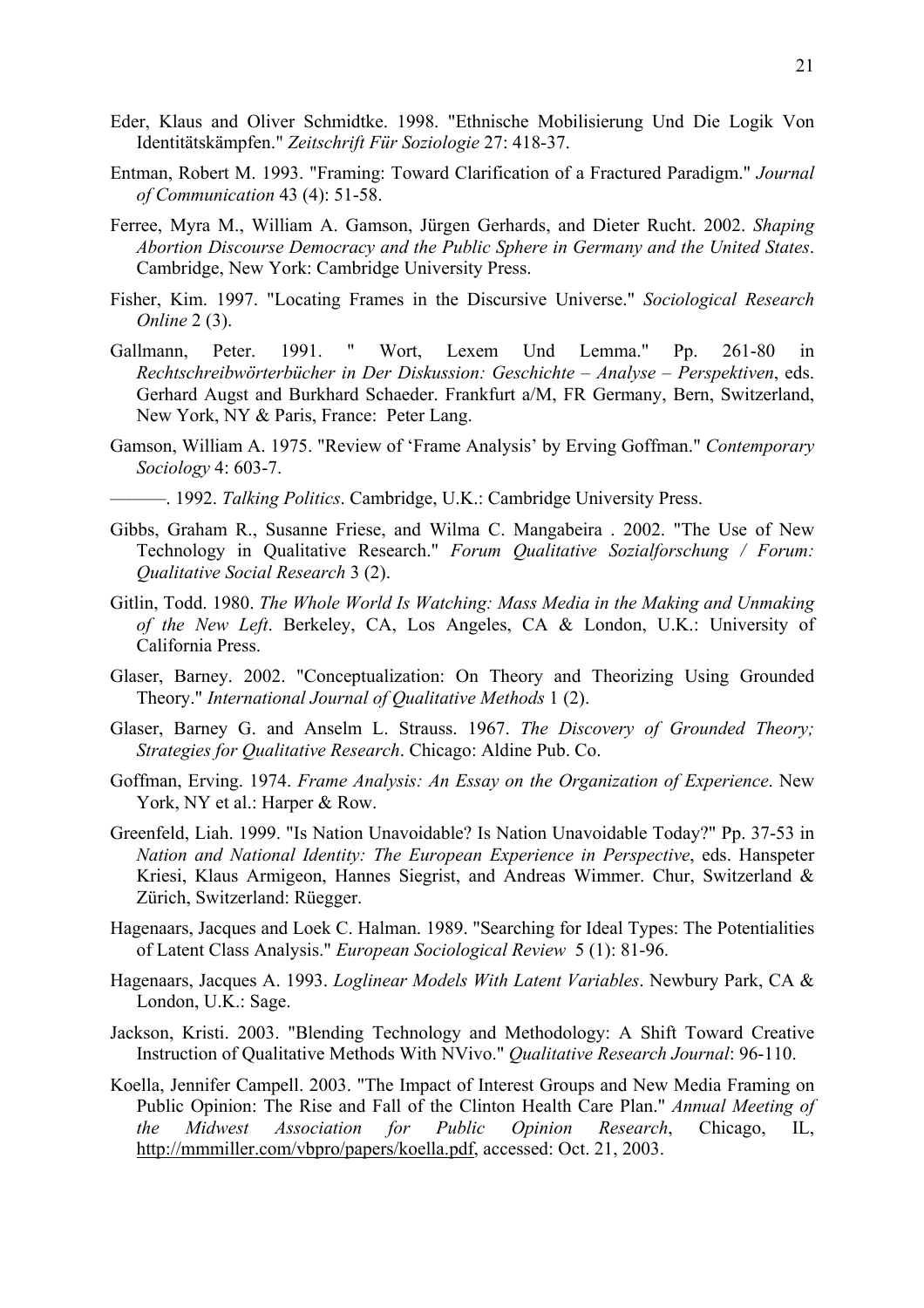- Koenig, Thomas. 2004. "Anti-Semitism as Free Speech: A Case Study." *IAMCR Biannual Meeting*, **Porto** Porto Alegre, Brazil, http://www.lboro.ac.uk/research/mmethods/research/case\_studies/hohmann/koenig\_frame s\_hohmann\_IAMCR\_2004.pdf, accessed: Aug. 1, 2004.
- Landmann, Juliane and Cornelia Züll. 2004. "Computerunterstützte Inhaltsanalyse Ohne Diktionär? Ein Praxistest." *ZUMA-Nachrichten* 54: 117-40.
- Lazarsfeld, Paul F. 1950. "The Logical and Mathematical Foundations of Latent Structure Analysis." Pp. 362-412 in *Measurement and Prediction*, ed. Samuel A. Stouffer. Princeton, N.J. : Princeton University Press.
- Lee, Raymond M. and Nigel Fielding. 1996. "Qualitative Data Analysis: Representations of a Technology: A Comment on Coffey, Holbrook and Atkinson." *Sociological Research Online* 1 (4).
- Lonkila, Markku. 1995. Pp. 41-551 in *Computer-Aided Qualitative Data Analysis : Theory, Methods and Practice*, Udo Kelle. London : Sage.
- MacMillan, Katie and Thomas Koenig. 2004. "The Wow Factor: Preconceptions and Expectations for Data Analysis Software in Qualitative Research." *Social Science Computer Review* 22 (2).
- Magidson, Jay and Jereon K. Vermunt. 2004. "Comparing Latent Class Factor Analysis With Traditional Factor Analysis for Datamining." Pp. 373-83 in *Statistical Data Mining and Knowledge Discovery*, ed. Hampersum Bozdogan. Boca Raton, FL & London, U.K.: Chapman & Hall/CRC.
- Maher, T. M. 2001. "Framing: An Emerging Paradigm or a Phase of Agenda Setting." Pp. 83- 94 in *Framing Public Life: Perspectives on Media and Our Understanding of the Social World*, eds. Stephen D. Reese, Oscar H. Gandy, and August E. Grant. Mahwah, NJ: Lawrence Erlbaum Associates.
- McAdam, Doug. 1996. "The Framing Function of Movement Tactics: Strategic Dramaturgy in the American Civil Rights Movement." Pp. 338-55 in *Comparative Perspectives on Social Movements: Political Opportunities, Mobilizing Structures and Cultural Framings*, eds. Doug McAdam, John D. McCarthy, and Mayer N. Zald. Cambridge, U.K.: Cambridge University Press.
- McCutcheon, Alan. 1987. *Latent Class Analysis*. Newbury Park, CA & Beverly Hills, CA: Sage.
- Meyer, David S. 1999. "Tending the Vineyard: Cultivating Political Process Research." *Sociological Forum* 14: 79-92.
- Miller, M. M. 1997. "Frame Mapping and Analysis of News Coverage of Contentious Issues." *Social Science Computer Review* 15 (4): 367-78.
- Miller, M. Mark and Riechert, Bonnie Parnell. 94. "Identifying Themes via Concept Mapping: A New Method of Content Analysis." *Association for Education in Journalism and Mass Communication Annual Meeting*, Atlanta, GA, http://excellent.com.utk.edu/~mmmiller/pestmaps.txt, accessed: Oct. 20, 2003.
- Miller, M. M. and Bonnie P. Riechert. 2001a. "Frame Mapping: A Quantitative Method for Investigating Issues in the Public Sphere ." Pp. 61-75 in *Applications of Computer Content Analysis*, Mark D. West. Westport, CT & London, England: Ablex Pub.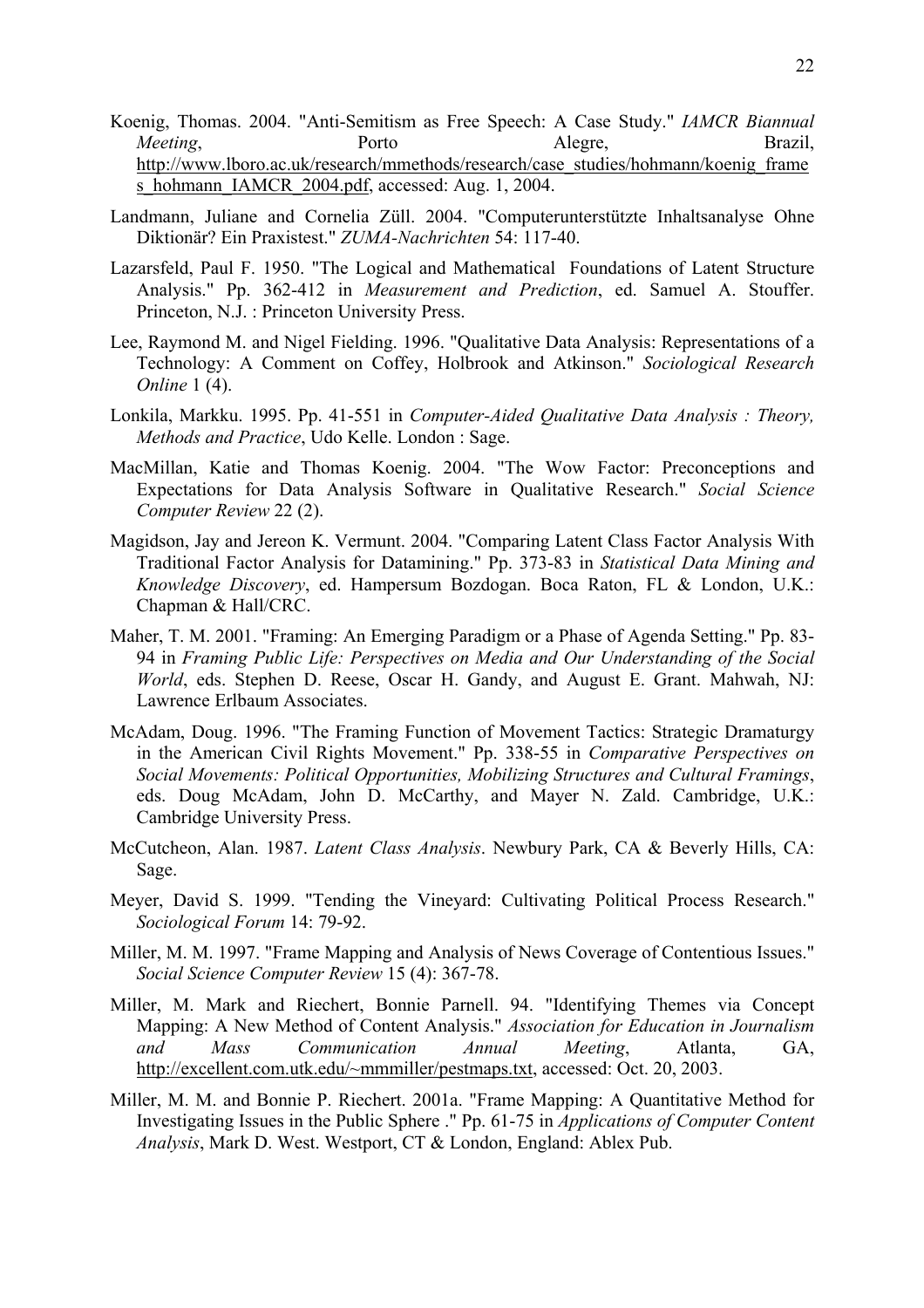- Miller, M. M. and Bonnie P. Riechert. 2001b. "The Spiral of Opportunity and Frame Resonance: Mapping the Issue Cycle in News and Public Discourse." Pp. 107-21 in *Framing Public Life: Perspectives on Media and Our Understanding of the Social World*, eds. Stephen D. Reese, Oscar H. Gandy, and August E. Grant. Mahwah, NJ: Lawrence Erlbaum Associates.
- Quasthoff, Uwe and Christoan Wolf. 2003. "Effizientes Dokumentenclustering Durch Niederfrequente Terme." .
- Reese, Stephen D. 2001. "Prologue Framing Public Life: A Bridging Model for Media Research." Pp. 7-31 in *Framing Public Life: Perspectives on Media and Our Understanding of the Social World*, eds. Stephen D. Reese, Oscar H. Gandy, and August E. Grant. Mahwah, NJ: Lawrence Erlbaum Associates.
- Reunanen, Esa and Risto Suikkanen. 1999. *Latent Class Analysis.: Wandering in Latent Space*. Konstanz, Germany: Universität Konstanz.
- Risse, Thomas and Van de Steeg, Marianne. 2003. "An Emerging European Public Sphere? Empirical Evidence and Theoretical Clarifications ." *Europeanisation of Public Spheres, Political Mobilisation, Public Communication and the European Union*, Berlin, Germany, http://www.fu-berlin.de/atasp/texte/030624 europeanpublicsphere.pdf, accessed: Apr. 5, 2004.
- Scheufele, Dietram A. 1999. "Framing As a Theory of Media Effects." *Journal of Communication* 49 (4): 103-22.
- Semetko, Holli A. and Patti M. Valkenburg. 2000. "Framing European Politics: A Content Analysis of Press and Television News." *Journal of Communication* 50 (2): 93-109.
- Snow, David A. and Robert D. Benford. 1988. "Ideology, Frame Resonance and Participant Mobilization." *International Social Movement Research* 1: 197-219.
- Snow, David A., E. B. Rochford, Steven K. Worden, and Robert D. Benford. 1986. "Frame Alignment Processes, Micromobilization and Movement Participation." *American Sociological Review* 51: 464-81.
- Somers, Margaret R. 1995. "Narrating and Naturalizing Anglo-American Citizenship Theory: The Place of Political Culture and the Public Sphere." *Sociological Theory* 13: 229-74.
- Statham, Paul and Mynott, Ed. 2002. "The Dilemma of Anti-Racist and Pro-Migrant Mobilisation in Britain: Visibility or Political Power?", http://www.essex.ac.uk/ecpr/events/jointsessions/paperarchive/turin/ws23/MynottStatham. pdf, accessed: Oct. 6, 2003.
- Strauss, Anselm L. and Juliet M. Corbin. 1990. *Basics of Qualitative Research : Grounded Theory Procedures and Techniques*. Newbury Park, Calif. : Sage Publications.
- Strübing, Jörg. 2002. "Just Do It? Zum Konzept Der Herstellung Und Sicherung Von Qualität in Grounded Theory-Basierten Forschungsarbeiten." *Kölner Zeitschrift Für Soziologie Und Sozialpsychologie* 54 (2): 318-42.
- Tankard, James W., Handerson, Laura, Sillberman, Jackie, Bliss, Kriss, and Ghanem, Salma. 91. "Media Frames: Approaches to Conceptualization and Measurement." *Association for Education in Journalism and Mass Communication*, Boston, MA.
- Tankard, James W., Jr. 2001. "The Empirical Approach to the Study of Media Framing." Pp. 95-106 in *Framing Public Life: Perspectives on Media and Our Understanding of the*